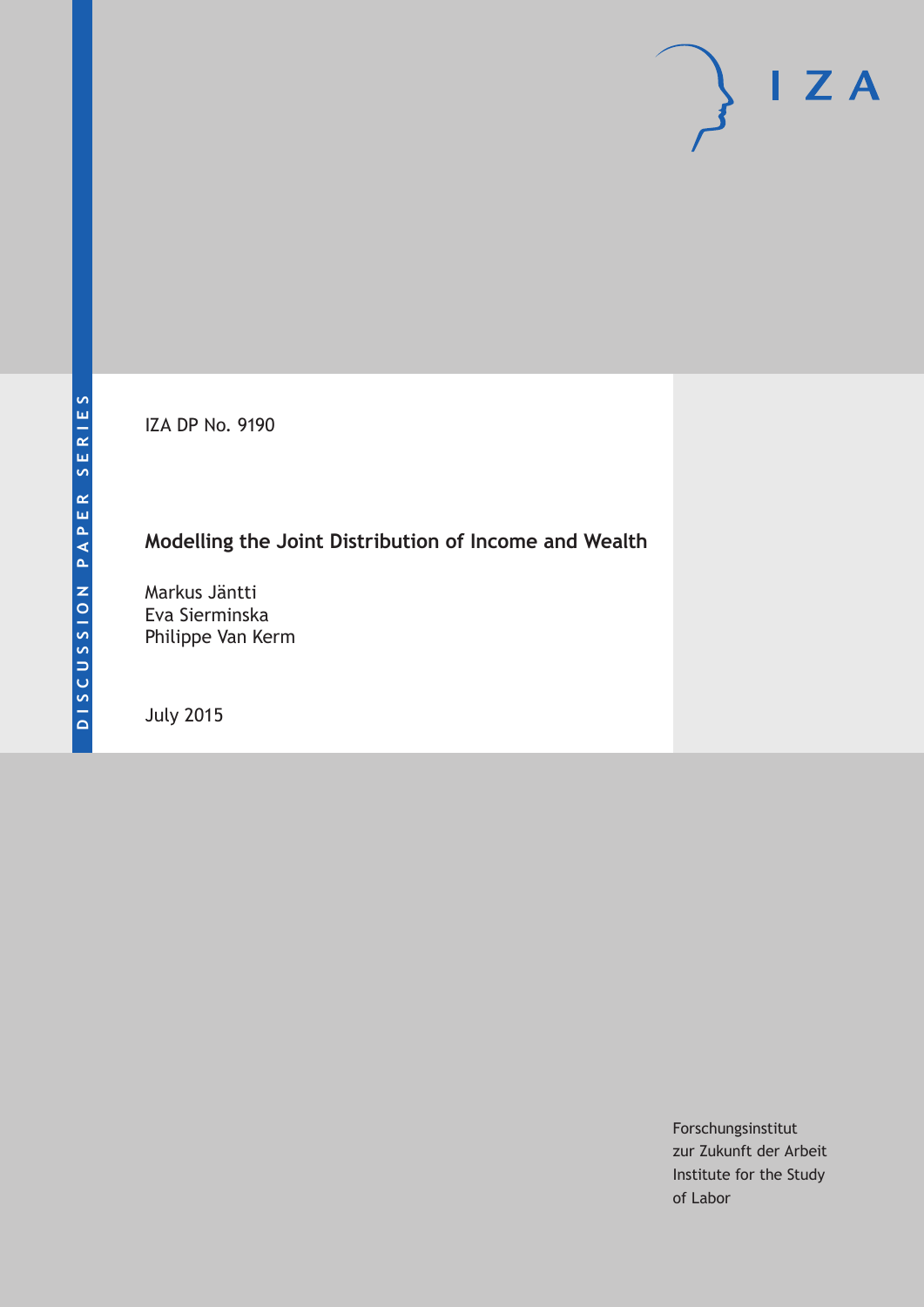# **Modelling the Joint Distribution of Income and Wealth**

# **Markus Jäntti**

*SOFI, Stockholm University*

### **Eva Sierminska**

*LISER, DIW Berlin and IZA*

## **Philippe Van Kerm**

*LISER*

Discussion Paper No. 9190 July 2015

IZA

P.O. Box 7240 53072 Bonn **Germany** 

Phone: +49-228-3894-0 Fax: +49-228-3894-180 E-mail: iza@iza.org

Any opinions expressed here are those of the author(s) and not those of IZA. Research published in this series may include views on policy, but the institute itself takes no institutional policy positions. The IZA research network is committed to the IZA Guiding Principles of Research Integrity.

The Institute for the Study of Labor (IZA) in Bonn is a local and virtual international research center and a place of communication between science, politics and business. IZA is an independent nonprofit organization supported by Deutsche Post Foundation. The center is associated with the University of Bonn and offers a stimulating research environment through its international network, workshops and conferences, data service, project support, research visits and doctoral program. IZA engages in (i) original and internationally competitive research in all fields of labor economics, (ii) development of policy concepts, and (iii) dissemination of research results and concepts to the interested public.

<span id="page-1-0"></span>IZA Discussion Papers often represent preliminary work and are circulated to encourage discussion. Citation of such a paper should account for its provisional character. A revised version may be available directly from the author.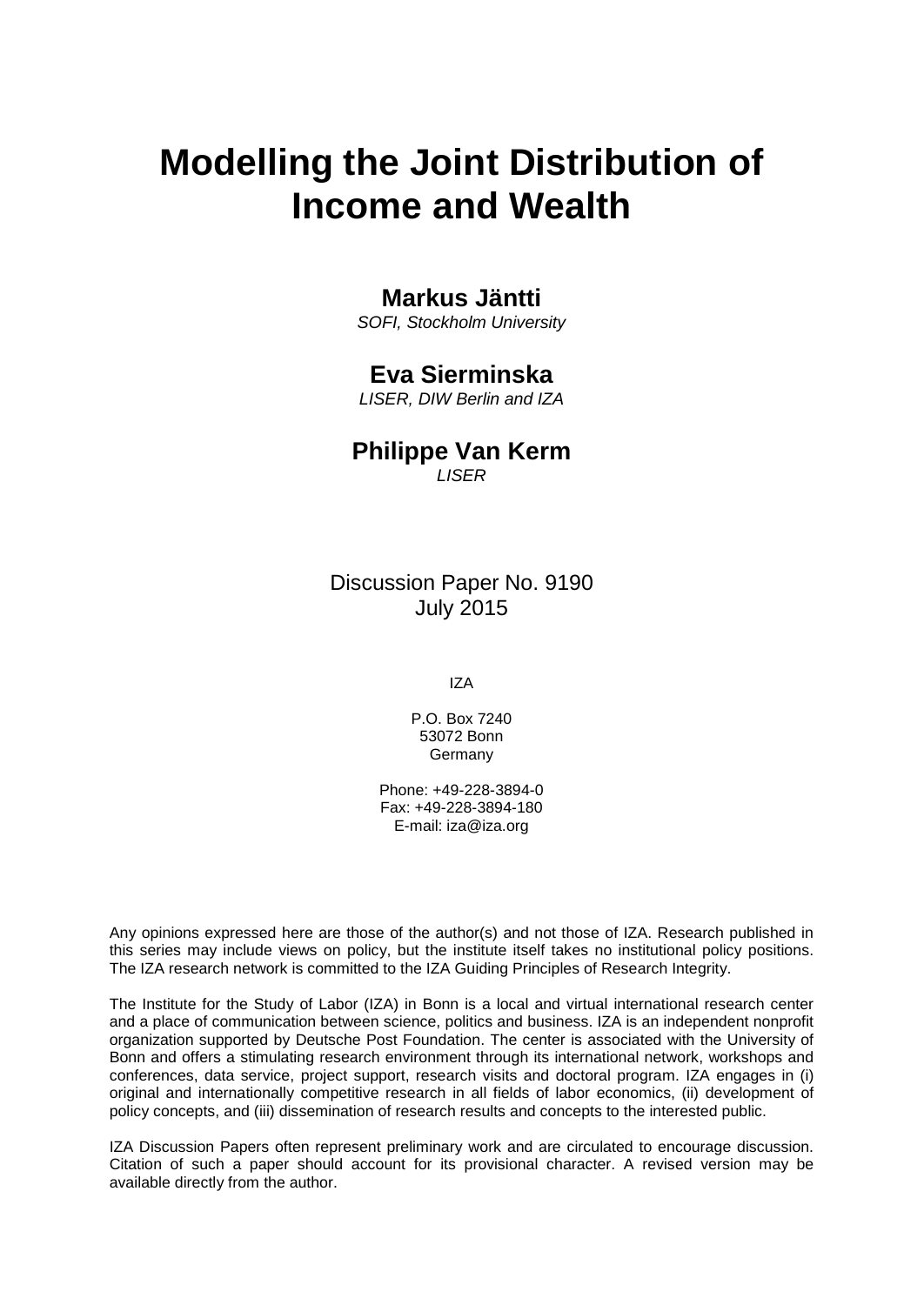IZA Discussion Paper No. 9190 July 2015

# **ABSTRACT**

# **Modelling the Joint Distribution of Income and Wealth[\\*](#page-1-0)**

This paper considers a parametric model for the joint distribution of income and wealth. The model is used to analyze income and wealth inequality in five OECD countries using comparable household-level survey data. We focus on the dependence parameter between the two variables and study whether accounting for wealth and income jointly reveals a different pattern of social inequality than the traditional 'income only' approach. We find that cross-country variations in the dependence parameter effectively accounts only for a small fraction of cross-country differences in a bivariate measure of inequality. The index appears primarily driven by differences in inequality in the wealth distribution.

JEL Classification: C1, D31, J10

Keywords: income, wealth, inequality, copula, multivariate Gini

Corresponding author:

Eva Sierminska LISER (Luxembourg Institute of Socio-Economic Research) 3, avenue de la Fonte L-4364 Esch-sur-Alzette Luxembourg E-mail: [eva.sierminska@liser.lu](mailto:eva.sierminska@liser.lu)

\* This research is part of the WealthPort project (*Household wealth portfolios in Luxembourg in a comparative perspective*) financed by the Luxembourg 'Fonds National de la Recherche' (contract C09/LM/04) and by core funding for CEPS/INSTEAD from the Ministry of Higher Education and Research of Luxembourg. Comments from participants to the IARIW 32<sup>nd</sup> General Conference (Boston) and to the 46<sup>th</sup> Italian Statistical Society meeting (Rome) are gratefully acknowledged.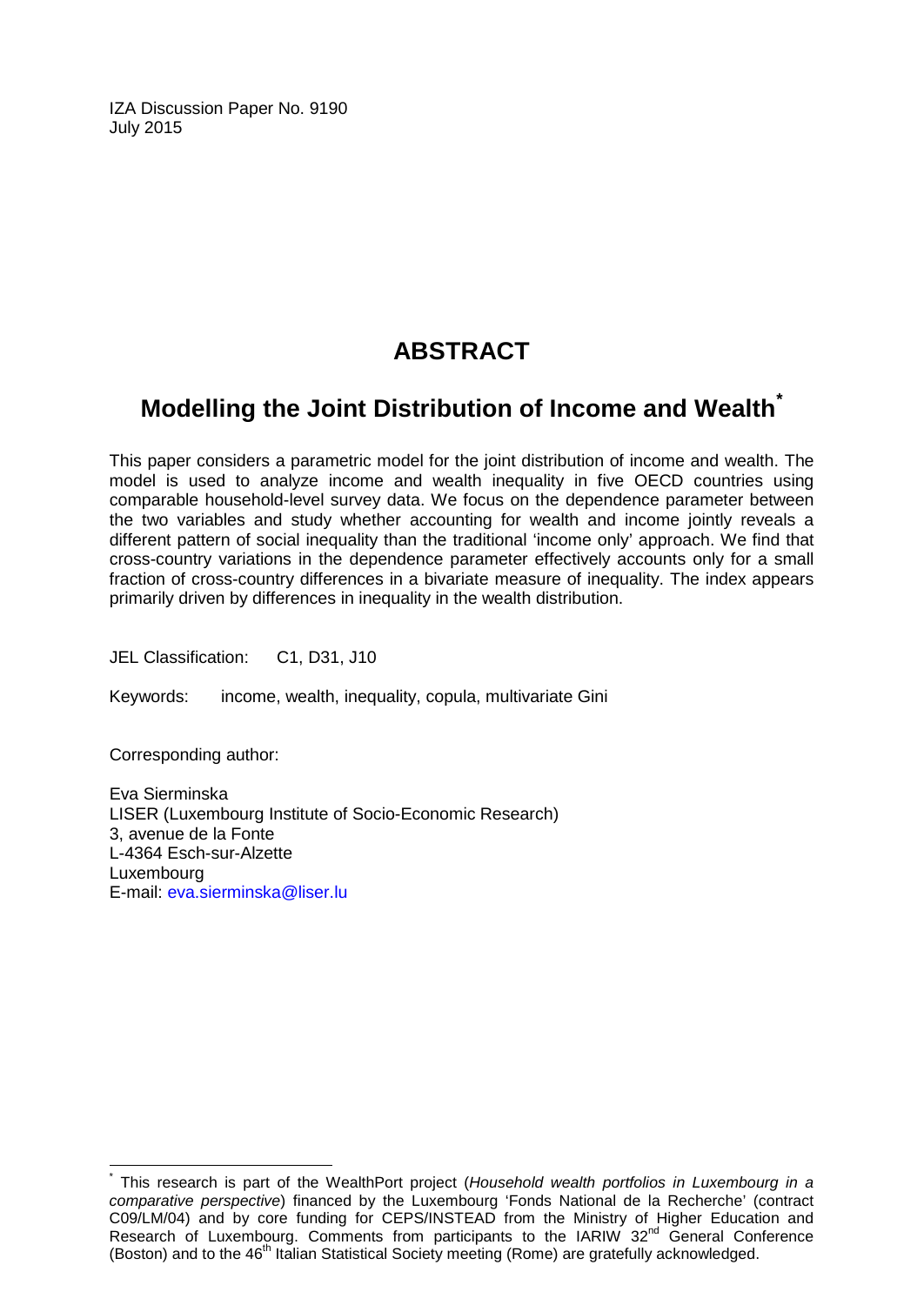# **1 Introduction**

Inequality in living conditions within industrialized countries is almost always gauged on the basis of annual household income data, the distribution of which is typically summarized in coefficients such as the Gini index [\(Jenkins and Van Kerm,](#page-22-0) [2009\)](#page-22-0). Far less is known about the distribution of other measures of economic well-being, such as consumption expenditure or wealth and asset holdings. The latter is of particular complementary interest as it captures long-term economic resources better than income flows do and represents resources that people are able to draw upon to face adverse shocks.

While there are obvious links between income and net wealth accumulation via savings and borrowing constraints, the relationship between these two variables is bound to be complex and relatively little is known about it empirically, especially outside the United States [\(Ken](#page-22-1)[nickell,](#page-22-1) [2009\)](#page-22-1). Income, its volatility, savings and dissavings from past income streams and the resulting wealth portfolio allocation choices will shape the association at the household level. The institutional environment (with regards to pensions in particular) may also exert a key influence. We can thus expect differences in the relationship between income and wealth across countries, as indicated by comparative work that has been conducted using data from the Luxembourg Wealth Study (LWS) database [\(Sierminska et al.,](#page-23-0) [2006,](#page-23-0) [Jäntti et al.,](#page-22-2) [2008,](#page-22-2) [Sier](#page-23-1)[minska et al.,](#page-23-1) [2013,](#page-23-1) [Jäntti et al.,](#page-22-3) [2013\)](#page-22-3).<sup>[1](#page--1-0)</sup> While wealth and income can, in particular, instances be thought of as an alternative means of securing a standard of living, it is more likely that they are positively associated, thereby reinforcing social inequality overall. Better knowledge about the joint distribution of income and wealth is relevant for the design of taxation and redistribution policies as well as for better identification and targeting of vulnerable population groups. This paper considers new methods in modelling and understanding this potentially complex relationship.

Earlier work on the joint distribution of income and wealth using LWS data [\(Luxembourg](#page-23-2) [Wealth Study Database \(LWS\),](#page-23-2) [2014\)](#page-23-2) used largely descriptive, non-parametric methods. In

<sup>&</sup>lt;sup>1</sup>Reliable, internationally comparable household- or individual-level data on wealth, asset holdings and debt remain limited, with only a few exceptions. The Luxembourg Wealth Study is one of the main sources of cross-nationally comparable data, covering both North American and European countries. The Household Finance and Consumption Survey (HFCS) has recently been made available for euro-zone countries. The SHARE (Survey of Health, Ageing and Retirement in Europe) has been collected for individuals 50 years and older in up to twenty countries.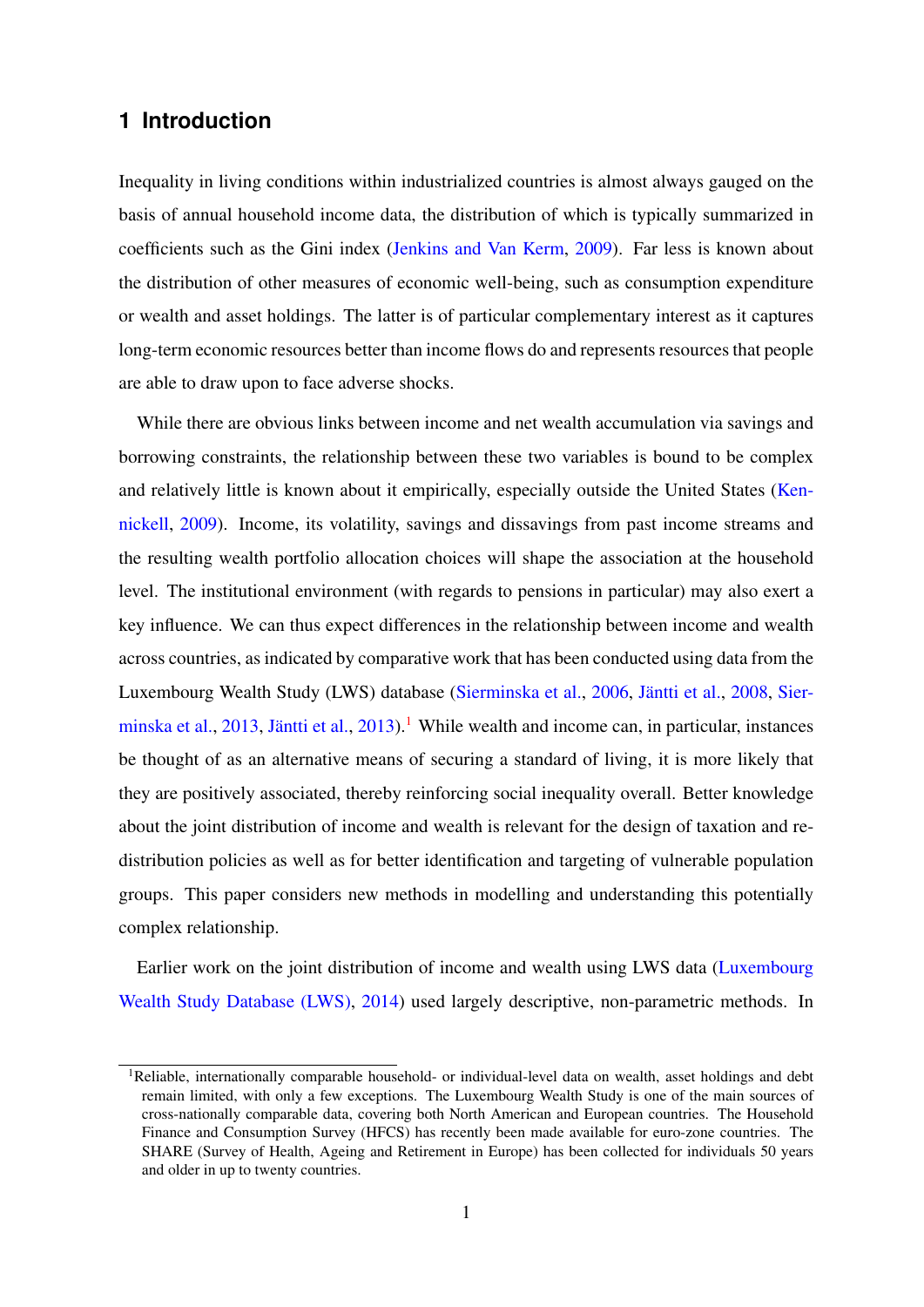this paper, apart from describing this relationship, we would like to extend the analysis and ask additional counterfactual questions. For example, how would social inequality change if the relationship between income and wealth in, say, Germany, were more like that of the United States, but the marginal distributions were unchanged? Specifically, we want to compare overall inequality of income and wealth across countries and to examine if country differences are driven by differences in the association between income and wealth, or by differences in the marginal distributions. In our view, the most straightforward way to attain this goal is to work with parametric methods.

The contribution of this paper is to elaborate new methods of inequality analysis in the joint distribution of income and wealth, and to illustrate this approach using data for five OECD countries. We develop and fit a simple yet flexible parametric model for the bivariate distribution. The model handles the specificity of the distribution of wealth, in particular the presence of zero and negative values. We study the joint distribution of income and wealth by separately estimating the univariate marginal distribution models for income and for wealth, and by estimating the parametric copula functions to capture the dependence between income and wealth [\(Genest and McKay,](#page-22-4) [1986,](#page-22-4) [Trivedi and Zimmer,](#page-24-0) [2007\)](#page-24-0). Combining estimates for the marginal distributions and the copula provides flexible estimates of the joint distribution of income and wealth. This approach has the advantage of separating the problems of estimation of marginal distributions and the dependence structure between the two variates.

Endowed with parametric estimates of the joint distribution of income and wealth for five OECD countries, we use our model to compare the degree of dependence between the two variables in different countries. We design a straightforward counterfactual analysis to assess the implications of variations in the dependence parameter on a bivariate version of the Gini coefficient proposed by [Koshevoy and Mosler](#page-23-3) [\(1997\)](#page-23-3): we evaluate this implication by calculating what would happen in country X if it had the dependence structure of income and wealth as in country Y. We find that cross-country variations in the association parameter account for only a small fraction of cross-country differences in the bivariate Gini. The index appears primarily driven by differences in the inequality of the net worth distributions. Thus, the way people are able to accumulate wealth matters most for the joint inequality of income and wealth and most cross-country differences in the bivariate inequality stem from these factors.

We describe the datasets used and provide a preliminary inspection of the data in Section [2.](#page-5-0)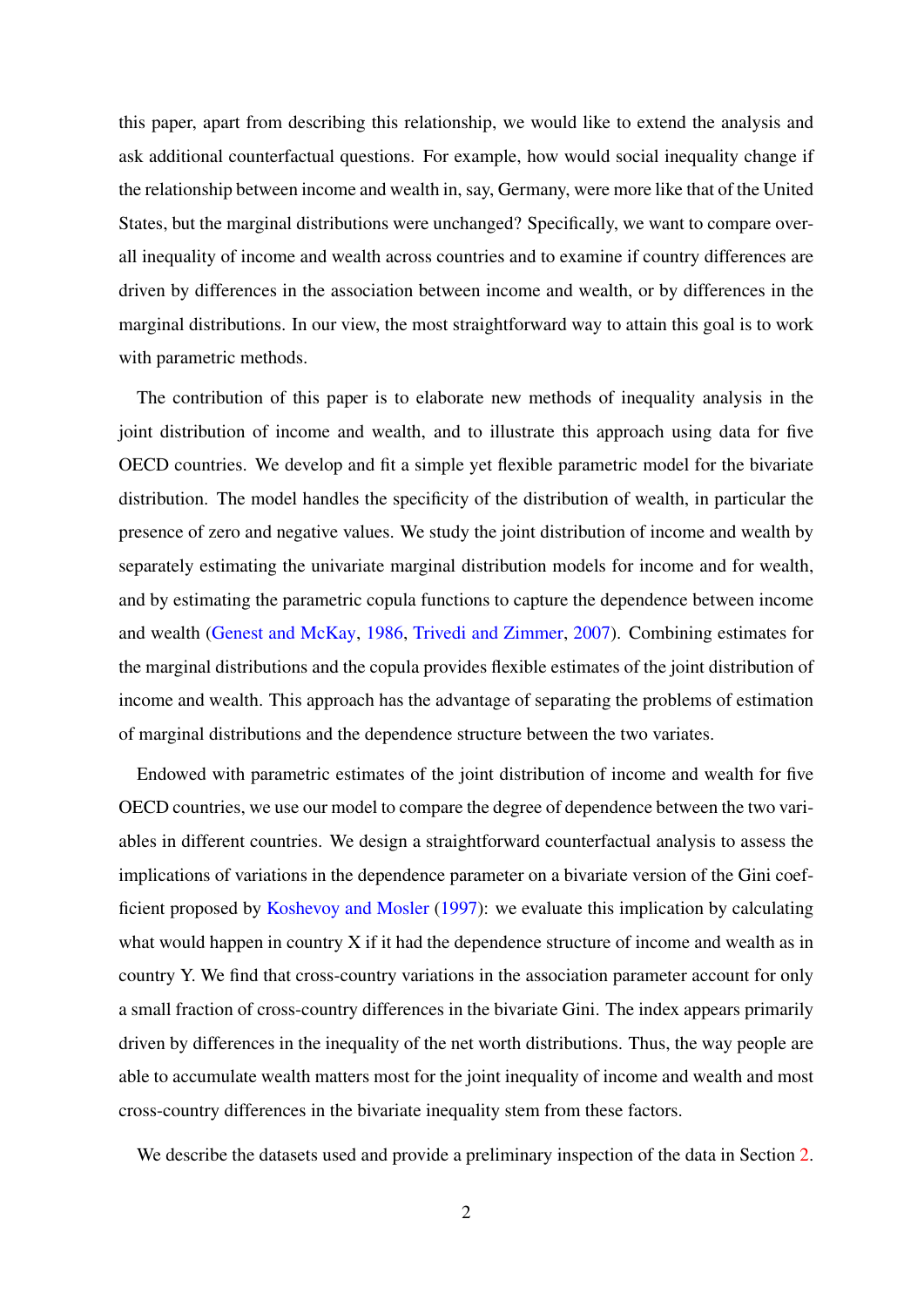In Section [3,](#page-10-0) we present the parametric model for the joint distribution of income and wealth. Estimation results and analysis of the bivariate Gini coefficient are presented in Section [4.](#page-13-0) Section [5](#page-19-0) concludes.

### <span id="page-5-0"></span>**2 Data and preliminary inspection**

We analyze and compare overall inequality in the distribution of income and wealth in five rich countries using household survey data: a North American country—the United States—and four European countries with varying institutional and welfare regimes: Germany, Italy, Luxembourg and Spain. Our choice of countries is governed by data availability and timeliness. This group of countries also covers different 'equity cultures'. The data for the United States come from the 2007 Survey of Consumer Finances (SCF), for Italy the 2007 Survey of Household Income and Wealth (SHIW), for Germany the 2007 wealth module of the Socio-Economic Panel (SOEP), for Luxembourg from the 2007 wealth module of the PSELL-3/EU-SILC and for Spain the 2008 Spanish Survey of Household Finances (EFF); see Table [1.](#page-5-1)

Table 1: Data description

<span id="page-5-1"></span>

| Country              | Year | Survey                                | Type          | Over-sampling | Unit of Analysis |
|----------------------|------|---------------------------------------|---------------|---------------|------------------|
| Germany              | 2007 | Socio-Economic Panel                  | Wealth module | wealthy       | household        |
| Italy                | 2008 | Survey of Household Income and Wealth | Wealth survey |               | household        |
| Luxembourg           | 2007 | PSELL-3/EU-SILC                       | Wealth module |               | household        |
| Spain                | 2008 | Survey of Household Finances          | Wealth survey |               | household        |
| <b>United States</b> | 2007 | <b>Suvey of Consumer Finances</b>     | Wealth survey | wealthy       | household        |

All datasets contain detailed information on multiple income sources and financial, nonfinancial assets and debts aggregated at the household level. On the basis of this information, we use the conceptual framework developed by the Luxembourg Wealth Study (LWS) for creating harmonized variables of total wealth and income [\(Sierminska et al.,](#page-23-0) [2006\)](#page-23-0). The goal of LWS is to provide users, to the extent possible, with comparable variables through ex-post harmonization of data collected independently in separate surveys. In order to achieve this, a thorough examination of each of the wealth and income components collected in the different surveys has been performed to identify the most comparable aggregated data from which a measure of household net worth—total assets minus total liabilities—is derived. Table [2](#page-6-0) shows the composition of our LWS measure of net worth for each of the five datasets: we are able to obtain an aggregate measure composed of financial assets, principal residence and investment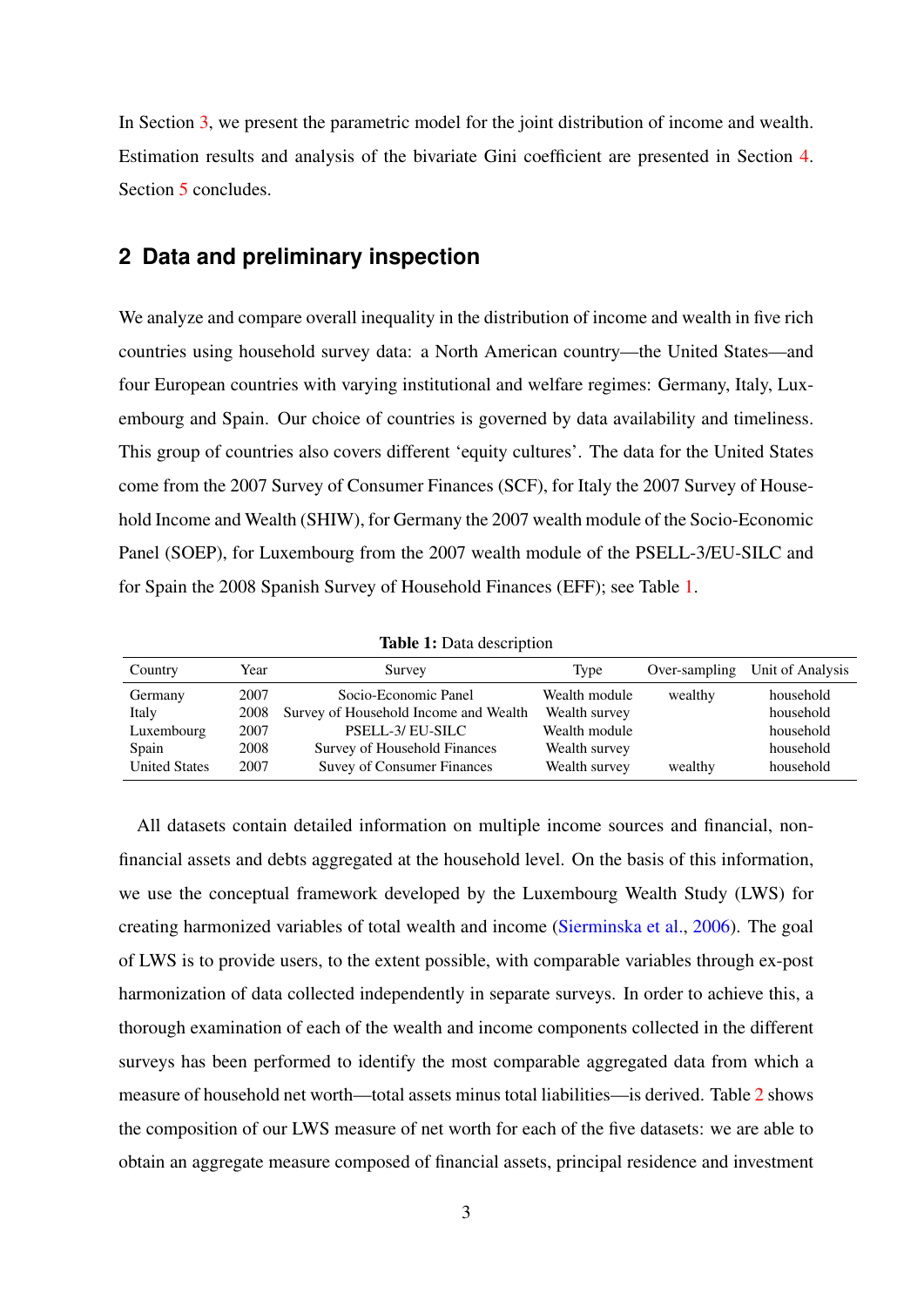real estate from which we subtract total debt, which comprises mortgages and non-housing debt.

Thus, in terms of components, we have a comparable measure of net worth, although not all comparability issues are necessarily solved. First, the way the components of net worth have been collected may still vary across countries and may possibly still affect the comparability of the aggregate measures. Note also that non-housing debt is not recorded in Luxembourg and that deposit accounts are collected together with risky assets in Germany, features that both will lead to peculiarities in the data, as we illustrate below. Second, variations in sample design, data collection mode and survey collection goals cannot easily be addressed and harmonized. In the U.S., Italy and Spain, the surveys have been designed explicitly for collecting wealth and income information, while in Luxembourg and Germany, special modules have been added to existing general purpose household panel surveys. Oversampling of the very wealthy has taken place in the U.S. and Germany, while no such feature has been put in place in the other countries. As we show below, wealth inequality reveals higher in these two countries, possibly as a consequence of the care that has been taken to collect data on the most wealthy households. Despite these potential issues that one must bear in mind, LWS data constructs remain a useful source for comparative analysis in that they are well documented [\(Sierminska et al.,](#page-23-0) [2006\)](#page-23-0) and they have been used extensively in comparative research, including by the OECD [\(Jäntti et al.,](#page-22-2) [2008,](#page-22-2) [2013,](#page-22-3) [Sierminska et al.,](#page-23-1) [2013\)](#page-23-1).

| Components                                     |                       | US  | Germany | Italy | Luxembourg           | Spain |
|------------------------------------------------|-----------------------|-----|---------|-------|----------------------|-------|
| <b>Financial Assets</b>                        |                       | sum | X       | sum   | X (banded data)      | sum   |
|                                                | Deposit accounts      | X   |         | Χ     |                      | X     |
|                                                | Risky assets          | X   |         | X     |                      | X     |
| Principal residence: current value of own home |                       | X   | X       | X     | X                    | X     |
| Real estate investment                         |                       | Х   | Χ       | Χ     | X (net of mortgages) | X     |
| <b>Total Debt</b>                              |                       | sum | sum     | sum   | sum                  | sum   |
| <b>Total Mortgage</b>                          |                       | sum | sum     | X     |                      | sum   |
|                                                | Mortgage on main home | X   | X       |       | X                    | X     |
|                                                | Other mortgages       | Х   | X       |       |                      | X     |
| Non-housing debt                               |                       | X   | X       | X     |                      | Χ     |

<span id="page-6-0"></span>Table 2: Overview of wealth portfolio components comprising net worth across the sample surveys.

Source: 2007 SCF, 2007 SOEP, 2008 SHIW, 2007 PSELL3 and 2008 EFF

Note: Net worth is the sum of Financial Assets, Principal Residence and Investment Real Estate less Total Debt. 'X' indicates that information is collected directly as an aggregate, 'sum' indicates that it is derived as the sum of the more detailed components.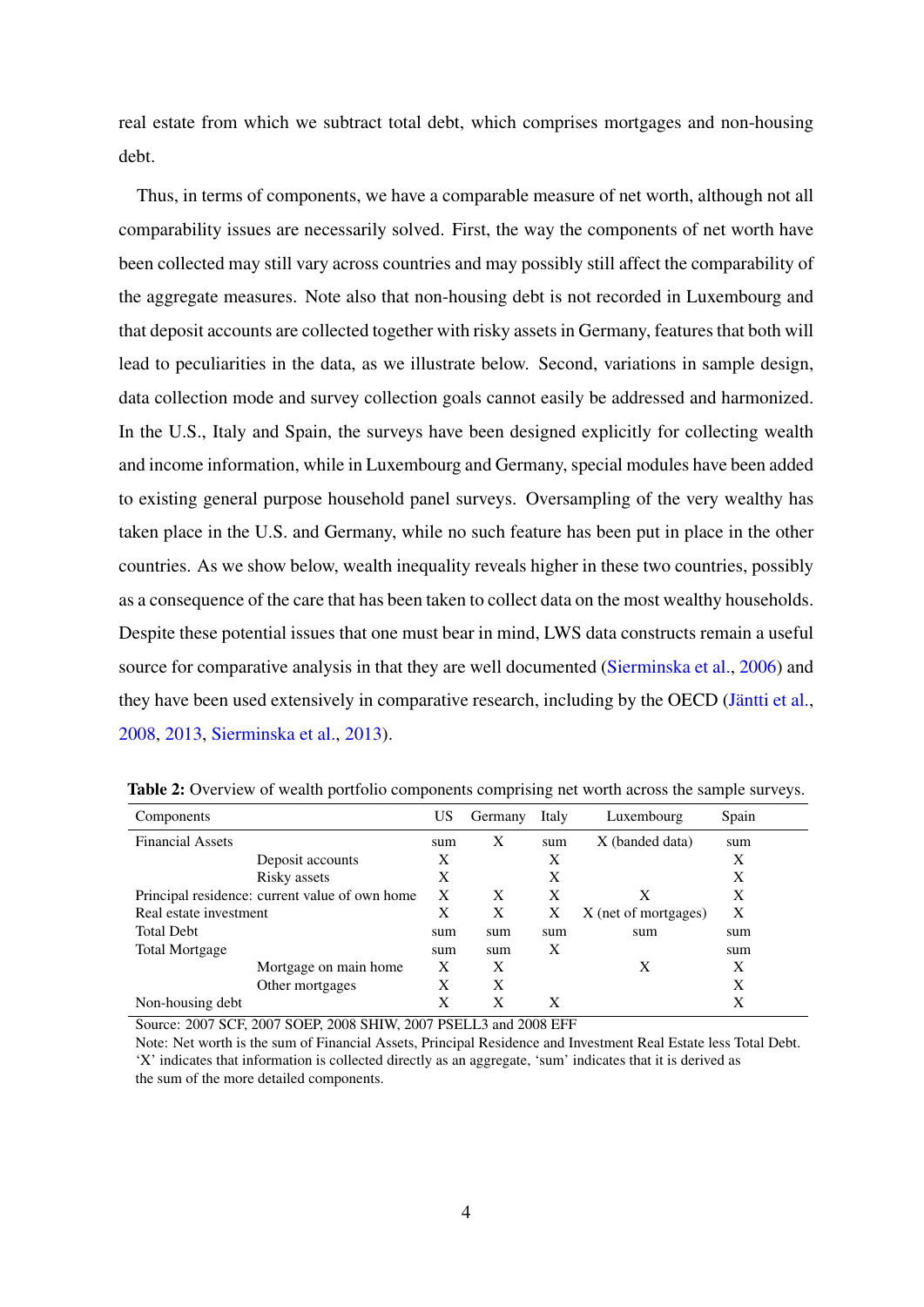Our unit of analysis is the household.<sup>[2](#page--1-0)</sup> Sample sizes range from  $3,651$  observations in Luxembourg to 10,907 in Germany (Table [3\)](#page-9-0). The variable total disposable household income is created by aggregating income sources from all members and deducting taxes. This is done for all countries except Spain, where only gross income is available.<sup>[3](#page--1-0)</sup> The variable net worth is similarly constructed by adding up available comparable asset categories and deducting debts from all household members, as we explained above. All values are expressed in 2009 US dollars.[4](#page--1-0) We do not apply equivalence scales as the issue of selecting a relevant equivalence scale for wealth is largely unsettled.<sup>[5](#page--1-0)</sup> Sample weights are used to compute all statistics and model parameters reported in the paper.

Figure [1](#page-25-0) shows (adaptive) kernel density estimates of the marginal distributions of income and wealth calculated from our data. To help visualize the density at small and negative values, the *x*-axis is scaled by an inverse hyperbolic sine transformation. While income distributions have broadly similar shapes in the five countries, the wealth distributions exhibit substantially more variation across countries. The wealth distribution is typically bimodal with a first mode at zero<sup>[6](#page--1-0)</sup> and is more stretched out over positive values, thereby exhibiting more inequality.

The graphical association of income and wealth is presented in Figure [2,](#page-26-0) which shows a relative quantile-difference plot.<sup>[7](#page--1-0)</sup> At the bottom of the distribution, we find wealth quantiles to be below the corresponding income quantiles with wide cross-country variation. The equality between income and wealth levels occurs at the 25th percentile except for Spain (20th percentile) and Germany (50th percentile). Above the 25th percentile, the slope is positive and it is followed by a steep increase for the highest percentiles. The variation of slopes indicates that the association between income and wealth varies across countries as income accumulates into different levels of wealth throughout the distribution.

<sup>&</sup>lt;sup>2</sup>A household is defined as including all persons living together in the same dwelling. Sharing expenses is an additional requirement in Italy and the United States.

<sup>&</sup>lt;sup>3</sup>While we do not adjust for negative data on wealth, we delete observations with income less than or equal to zero as these are not considered in our income distribution model. They only represent a tiny fraction of our samples.

<sup>&</sup>lt;sup>4</sup>We use the national price deflators for personal consumption to express currencies in 2009 prices and then convert them to international dollars using PPPs for personal consumption (OECD 2011).

<sup>&</sup>lt;sup>5</sup>See, e.g., the discussions in [Bover](#page-21-0)  $(2010)$  or [Jäntti et al.](#page-22-3)  $(2013)$ .

<sup>&</sup>lt;sup>6</sup>Note that a spike at exactly zero tends to be smeared out over small values around zero by kernel density estimators. See Table [3](#page-9-0) for the share of exact zeros in each country.

 ${}^{7}$ A relative quantile-difference plot shows the difference between the values of a variable at each percentile of its distribution and the corresponding values of another distribution, as a percent of the values for one of the distributions [\(Kennickell,](#page-22-1) [2009\)](#page-22-1).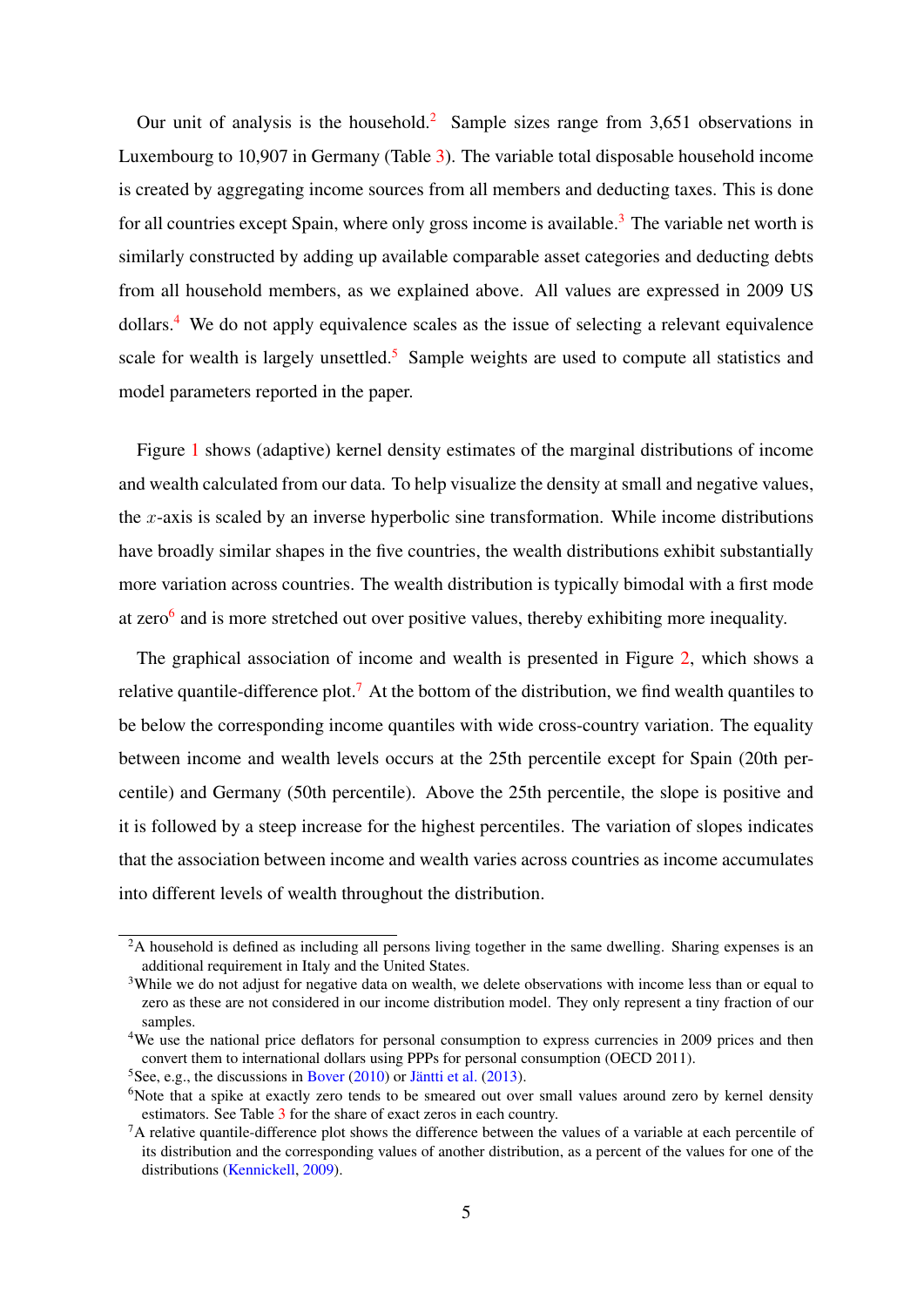When taking a detailed look at the data, we find that the fraction of negative and zero net worth in our samples varies substantially across countries. Table [3](#page-9-0) indicates that about 33% of the sample in Germany has zero or negative net worth, but only about 5% in Spain, 9% in the U.S., 11% in Italy and 12% in Luxembourg. This is driven, at least partly, by discrepancies in data collection since the five surveys differ in the collection of assets and debts. For example, the high share of zeros in Germany is likely related to the fact that the lowest amounts of financial assets are disregarded; the fact that no negative net worth is recorded in Luxembourg is likely due to the fact that only home-related debt is recorded. In any case, these values clearly illustrate the necessity of a modelling strategy to deal with such non-positive observations.

The descriptive statistics reported in Table [3](#page-9-0) show that the average level of wealth is much higher than the average level of annual income. The ratio of means of wealth and income varies substantially across countries: from about 4 in Germany to almost 10 in Luxembourg (ratios of medians range from  $0.8$  $0.8$  in Germany to  $8.1$  in Luxembourg and Spain).<sup>8</sup> Mean wealth holdings are the largest in Luxembourg and the U.S. Median wealth holdings in Luxembourg are particularly striking in comparison to other countries.

To gain insight into the degree of dependence between wealth and income in our countries, Table [3](#page-9-0) reports the proportion of observations found in the bottom and top quintile groups of both the income and wealth distributions. If the ranks in income and wealth were perfectly correlated, we would observe 20% of the samples in each of the groups. If, on the other hand, there were zero correlation in ranks, we would observe about 4% of the samples in each of the quintile group cells. A negative correlation could lead, at the extreme, to no data in these cells. In most countries, 8 to 11 percent of the sample can be found in each of the cells. The exception is Spain, where we find 5% of the sample in the lowest fifth of both income and wealth and 7% in the top fifths.

There are several reasons to be interested in the association of income and wealth. For instance, a greater positive association may suggest households are less able to rely on savings to smooth consumption. The association also speaks to the extent that income taxation also targets wealth holdings. (We shall return to this issue when discussing the copula estimates below.)

<sup>&</sup>lt;sup>8</sup>Note that unlike for the other countries for Spain we observe gross income only, thereby inflating values of income compared to other countries.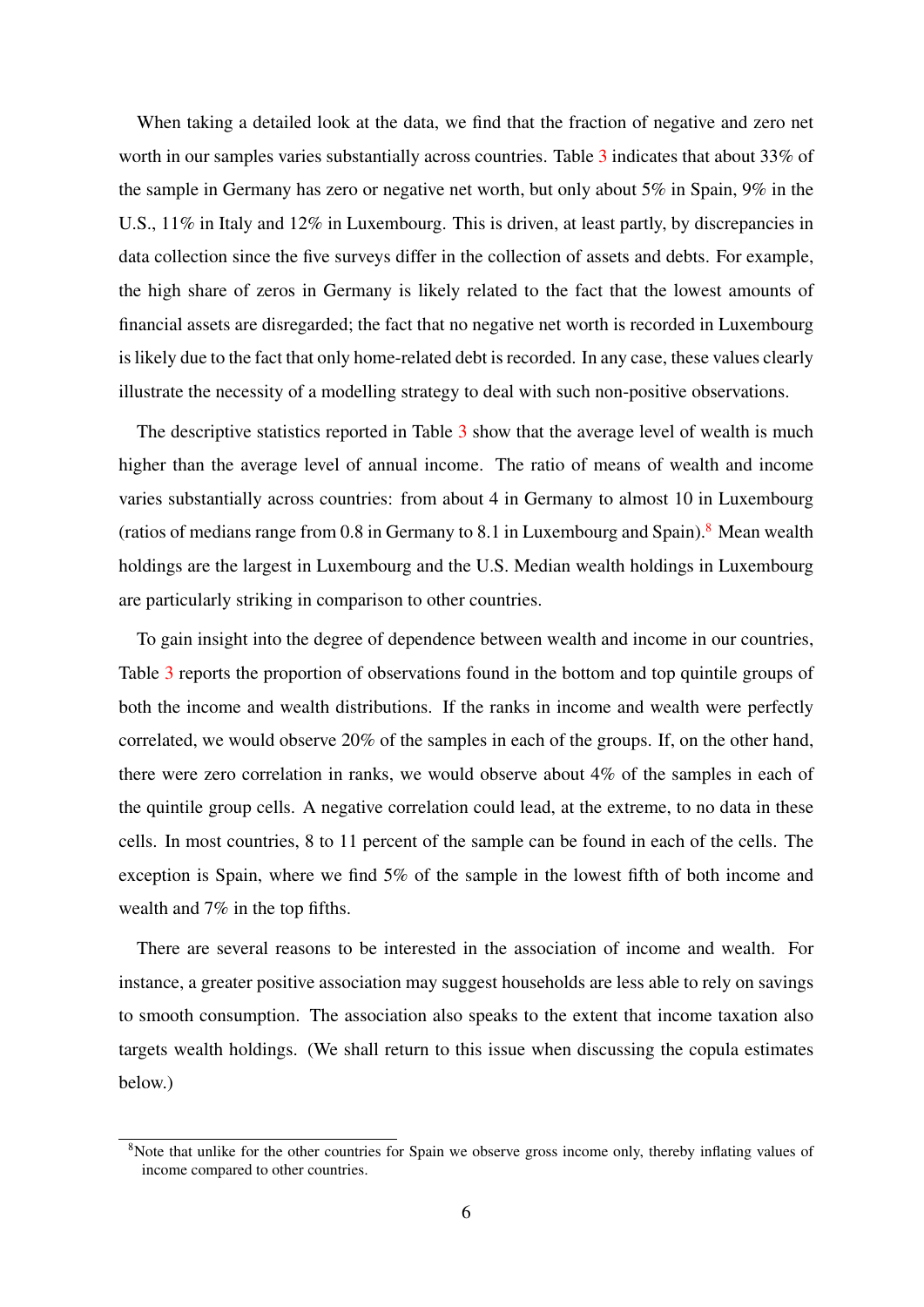<span id="page-9-0"></span>

|                                | <b>US</b> | Germany | Italy   | Luxembourg | Spain   |
|--------------------------------|-----------|---------|---------|------------|---------|
| <b>Observations</b>            | 4,232     | 10,907  | 7,899   | 3,651      | 5,013   |
| NW>0                           | 0.913     | 0.670   | 0.892   | 0.882      | 0.944   |
| $NW=0$                         | 0.020     | 0.205   | 0.070   | 0.115      | 0.009   |
| NW<0                           | 0.067     | 0.124   | 0.038   | 0.003      | 0.047   |
| Mean                           |           |         |         |            |         |
| Net worth                      | 572,015   | 136,472 | 284,394 | 578,364    | 339,744 |
| Income                         | 68,542    | 33,101  | 37,368  | 59,424     | 34,348  |
| Median                         |           |         |         |            |         |
| Net worth                      | 133,900   | 21,739  | 175,976 | 407,088    | 235,330 |
| Income                         | 40,522    | 27,159  | 30,107  | 50,415     | 29,096  |
| Proportions in quintile groups |           |         |         |            |         |
| QI1 & QW1                      | 9.30      | 11.93   | 10.16   | 9.57       | 5.16    |
| QI5 & QW5                      | 11.60     | 8.98    | 11.64   | 8.83       | 7.17    |

Table 3: Sample descriptives

Note: 'QI1 & QW1' refers to households in both the lowest income and wealth quintile groups 'QI5 & QW5' refers to households in both the highest income and wealth quintile groups

Table [4](#page-10-1) shows additional summary indices of the association between income and net worth in our samples. The Pearson correlation coefficient gives us an indication of the linear relationship between income and wealth. The others—Spearman's *ρ* and Kendall's Tau—are rank correlation indicators closely connected to the copula dependence parameters. The latter are often preferred to Pearson correlations for non-normal data, since they are less sensitive to outliers which can exert a strong influence on Pearson correlations [\(Croux and Dehon,](#page-22-5) [2010\)](#page-22-5). We observe the highest linear correlation between income and wealth in the U.S. (0.61) and Germany  $(0.59)$  – the countries that oversampled the wealthy and probably best capture very high wealth. Pearson correlations are low in Luxembourg (0.17) and Spain (0.17). When it comes to rank correlations that are less sensitive to extreme data, the country ranking changes. The highest Spearman correlation is in Italy (0.64), then in the U.S. (0.61), Luxembourg (0.46), Germany (0.41) and Spain (0.26). A similar ranking is obtained for Kendall's Tau. This ordering is different though from what comes out of the proportions of households jointly in the top or bottom quintile groups of income and wealth reported in Table [3.](#page-9-0)

Overall the results indicate a positive dependence between income and net worth, but that dependence is complex and may not be captured well by single summary indices. The Pearson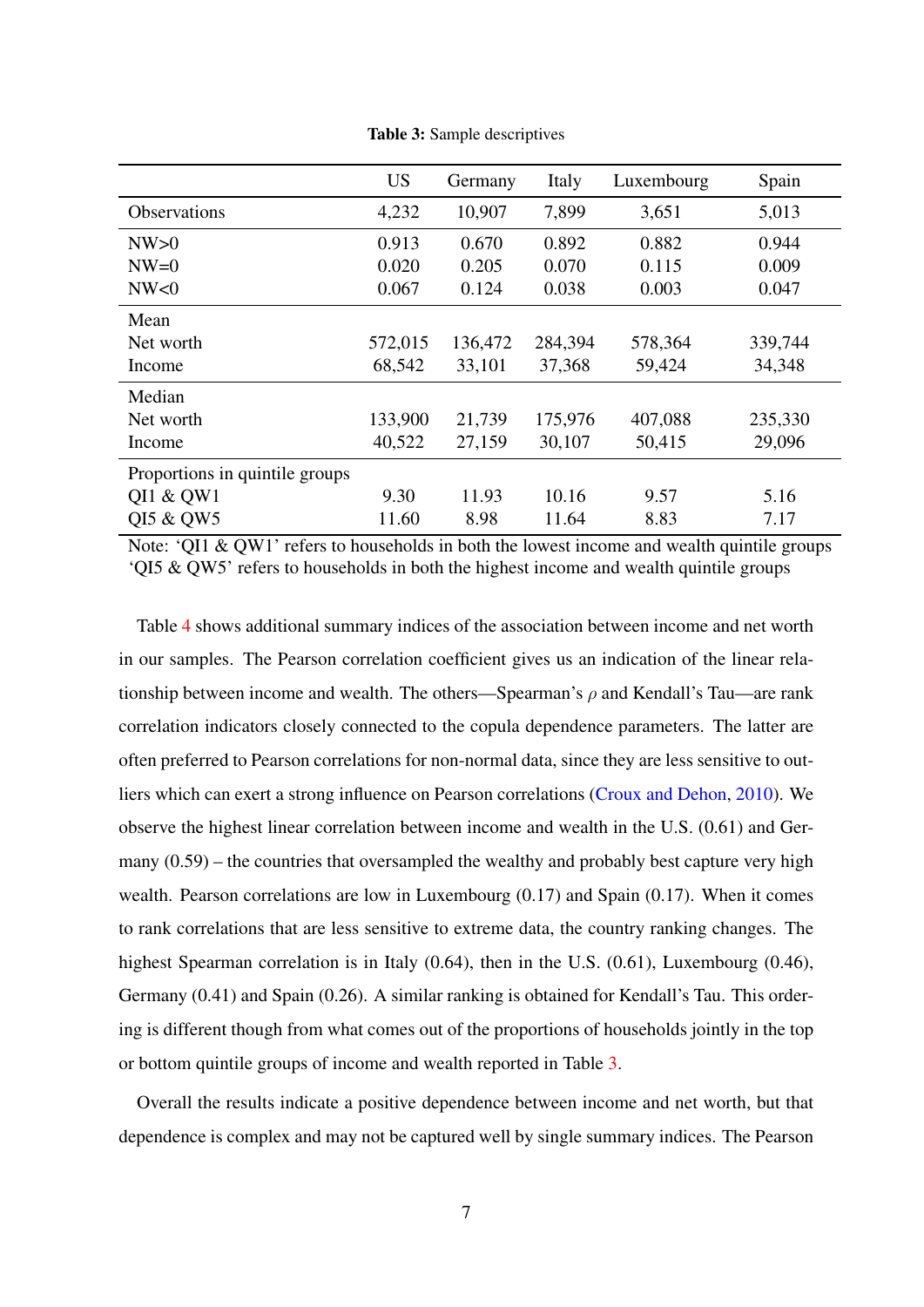<span id="page-10-1"></span>

|                            | US –  |       |       | Germany Italy Luxembourg Spain |       |
|----------------------------|-------|-------|-------|--------------------------------|-------|
| Pearson correlation 0.608  |       | 0.586 | 0.520 | 0.174                          | 0.169 |
| Spearman correlation 0.607 |       | 0.405 | 0.641 | 0.461                          | 0.256 |
| Kendall's Tau              | 0.435 | 0.279 | 0.461 | 0.321                          | 0.174 |

Table 4: Association measures

correlations in particular appear to be sensitive to high wealth.

# <span id="page-10-0"></span>**3 A parametric model for the joint distribution of income and wealth**

In this section, we formulate our parametric model for the joint distribution of income and wealth. A strong strand of the income distribution literature is concerned with the specification and estimation of parametric functional forms for income distributions. Parametric models can describe the shape of the income distribution using only a few parameters from which a range of summary measures or Lorenz ordinates can be derived. Comparisons of parameter sets can also be used for stochastic dominance analysis. Income distribution models are now largely settled, with the log-normal, Singh-Maddala, Dagum, and GB2 distributions being leading examples, but such models cannot generally be applied to wealth data due to its special characteristics. The presence of negative and zero values of net worth (when debts exceed the value of assets) invalidates the parametric statistical models typically used to describe income distributions, as virtually all such models are defined for positive data only [\(Dagum,](#page-22-6) [1990\)](#page-22-6). Parametric models of wealth distributions are therefore much less common.

As mentioned in the Introduction, our approach to modelling the bivariate distribution of income and wealth involves specifying separate models for the marginal distributions and for dependence parameter(s). This modelling strategy for the dependence between the two relies on [Sklar'](#page-23-4)s [\(1959\)](#page-23-4) theorem, which shows that (continuous) multivariate distributions can be uniquely expressed as a function of a copula and univariate marginal distributions,

$$
F(y, w) = C(F_Y(y), F_W(w)),
$$
\n<sup>(1)</sup>

where *F* is the joint cumulative distribution function of income and wealth,  $F_Y$  and  $F_W$  denote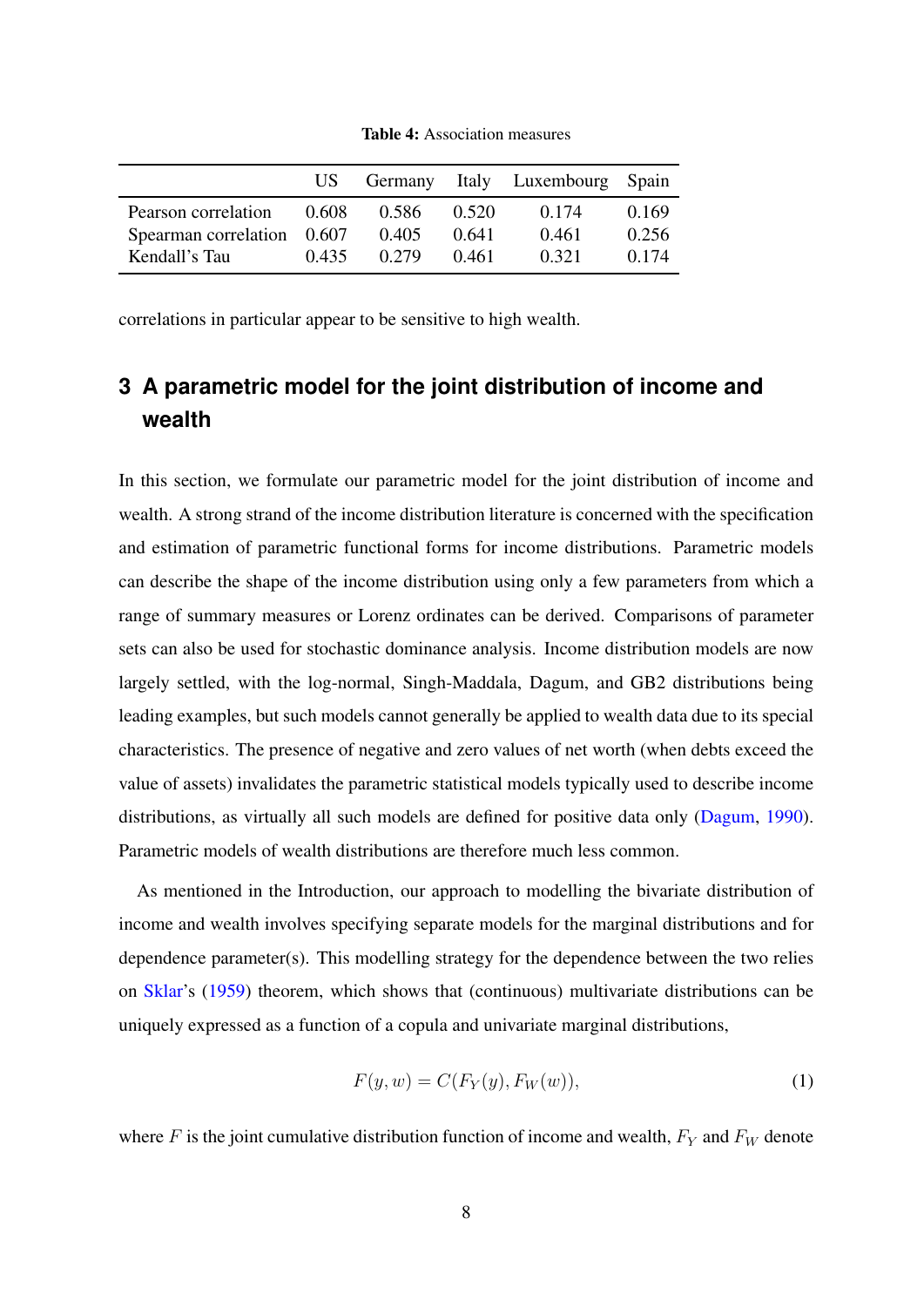the marginal cumulative distribution functions of income  $(Y)$  and wealth  $(W)$ , and  $C$  is a copula. We model *F* parametrically by specifying separate models for each of *F<sup>Y</sup>* , *F<sup>W</sup>* and *C*. We describe our specifications for each of the three components in turn.

#### **The marginal distribution of income**

Specifying a parametric model for the marginal distribution of income is unproblematic. A variety of specifications are available; see, for example, [McDonald](#page-23-5) [\(1984\)](#page-23-5). We follow common practice and rely on a Singh-Maddala specification [\(Singh and Maddala,](#page-23-6) [1976\)](#page-23-6). The Singh-Maddala distribution is a three-parameter model for unimodal distributions allowing varying degrees of skewness and kurtosis and dealing with the heavy tails typical of income and earnings distributions. It is used, e.g., in [Brachmann et al.](#page-22-7) [\(1996\)](#page-22-7) and [Biewen and Jenkins](#page-21-1) [\(2005\)](#page-21-1) to model income distributions. The cumulative distribution function is

$$
F_Y(y) = SM(y; a, b, q) = 1 - \left[1 + \left(\frac{y}{b}\right)^a\right]^{-q},
$$
 (2)

where  $b > 0$  is a scale parameter,  $q > 0$  is a shape parameter for the upper tail,  $a > 0$ is a shape parameter affecting both tails [\(Kleiber and Kotz,](#page-23-7) [2003\)](#page-23-7). As we show below, the Singh-Maddala model provides a very good fit to our income data.

#### **The marginal distribution of wealth**

Specifying the marginal distribution of wealth is more difficult. Although it is customary to analyze specific components of wealth, such as assets or debts, the literature on wealth inequality most often focuses on the concept of *net worth*, defined as the value of total assets (financial and non-financial) minus total debts. Consequently, it is conceptually possible and empirically relatively common to observe data with zero or negative net worth. Our parametric model must therefore be able to accommodate negative data. This rules out virtually all specifications typically used for modeling income distributions, since these size distributions have positive density only over the positive halfline  $R_{+}$ .

To accommodate zero and negative data, we follow [Dagum](#page-22-6) [\(1990\)](#page-22-6) (also see [Jenkins and](#page-22-8) [Jäntti,](#page-22-8) [2005\)](#page-22-8) and use a finite mixture model where negative, zero and positive data are modeled separately with an exponential distribution (negatives), a point-mass at zero and a Singh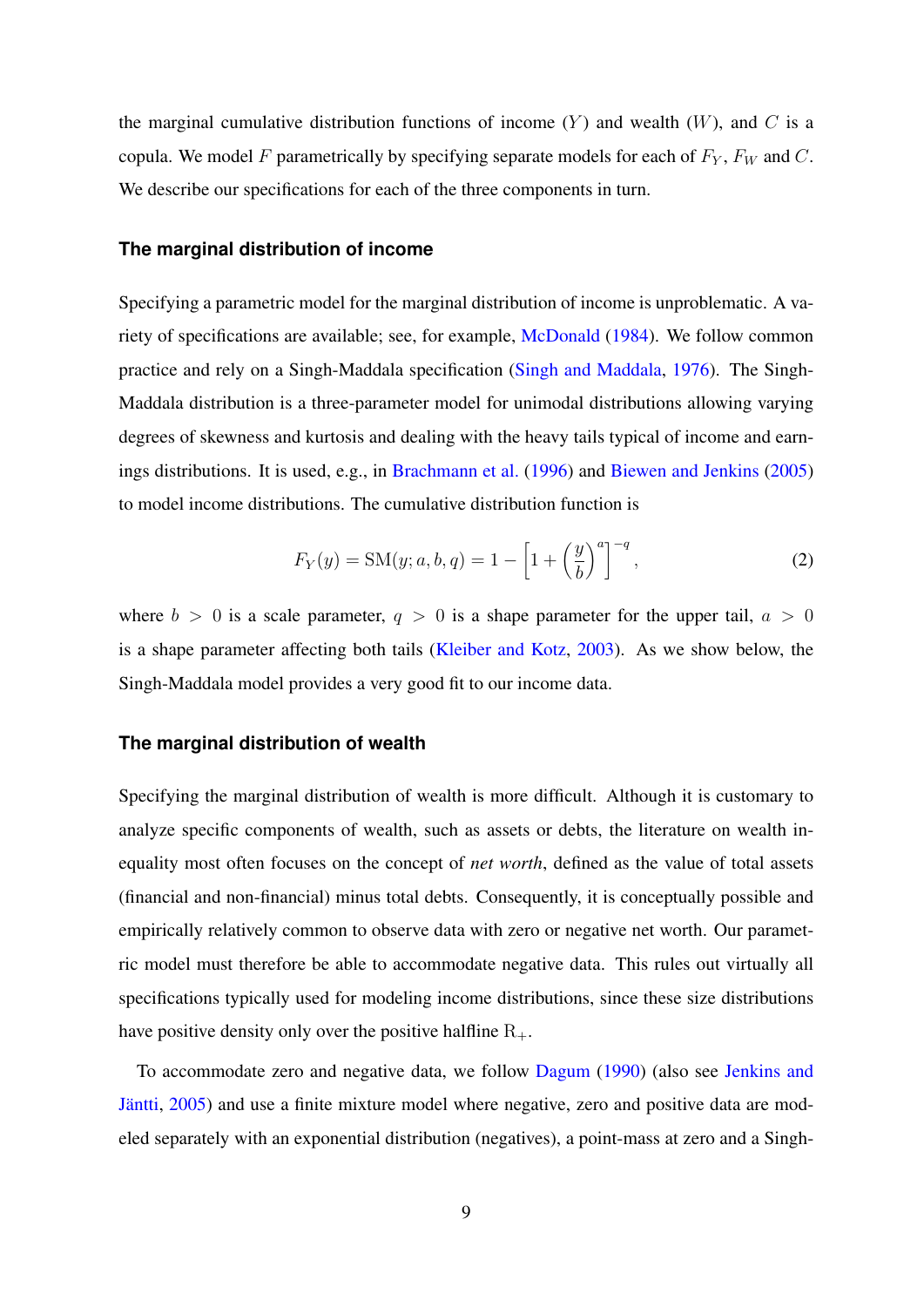Maddala distribution (positives, respectively:

$$
F_W(w) = \begin{cases} \pi_1 \exp(\theta w) & \text{if } w < 0 \\ \pi_1 + \pi_2 & \text{if } w = 0 \\ \pi_1 + \pi_2 + (1 - \pi_1 - \pi_2) \text{SM}(w; \alpha, \beta, \gamma) & \text{if } w > 0, \end{cases}
$$
(3)

where  $\pi_1$  and  $\pi_2$  are the shares of negatives and zeros in the data,  $\alpha$ ,  $\beta$  and  $\gamma$  are interpreted as above and  $\theta > 0$  is shape parameter for the negative distribution with lower values for  $\theta > 0$ leading to thicker negative tail. We depart from [Dagum'](#page-22-6)s [\(1990\)](#page-22-6) original model by using a Singh-Maddala distribution for positive data instead of a Dagum type I distribution (the two distributions have similar shapes). $9$ 

#### **Copula function specification**

The third ingredient of the specification of the joint distribution is the shape of the copula *C* which captures the rank-order association between the two marginal distributions. In the absence of clear guidance from earlier research regarding the most appropriate specification for the copula in this context, we experimented with several alternative specifications: the Plackett copula, the Clayton and rotated Clayton copulas, and a more flexible 3-parameter specification mixing the Clayton and rotated Clayton copulas (See [Trivedi and Zimmer](#page-24-0) [\(2007\)](#page-24-0) for a review of different copula functions and [Chau](#page-22-9) [\(2010\)](#page-22-9) on mixing copulas). The first choice revealed most satisfactory in our application: the copula parameters for the last two models generally could not be estimated reliably due to convergence problems and the Plackett copula resulted in a better fit to the rank dependence of income and wealth in our datasets than the Clayton copula.[10](#page--1-0)

The specification of the Plackett copula [\(Plackett,](#page-23-8) [1965\)](#page-23-8) is:

$$
C(u, v; \tau) = \frac{\left( (1 + (\tau - 1)(u + v)) - \sqrt{(1 + (\tau - 1)(u + v))^2) - 4uv(\tau - 1)\tau} \right)}{2(\tau - 1)},
$$
 (4)

where  $\tau \in [0,\infty) \setminus \{1\}$  is a dependence parameter.  $\tau > 1$  leads to positive dependence

<sup>9</sup>For coherence with the income distribution we use the Singh-Maddala distribution.

<sup>&</sup>lt;sup>10</sup>The Plackett copula exhibits symmetric upper-tail and lower-tail dependence whereas the Clayton copula exhibits stronger lower-tail dependence. This may explain the differences in goodness of fit between these two familiar copula specifications.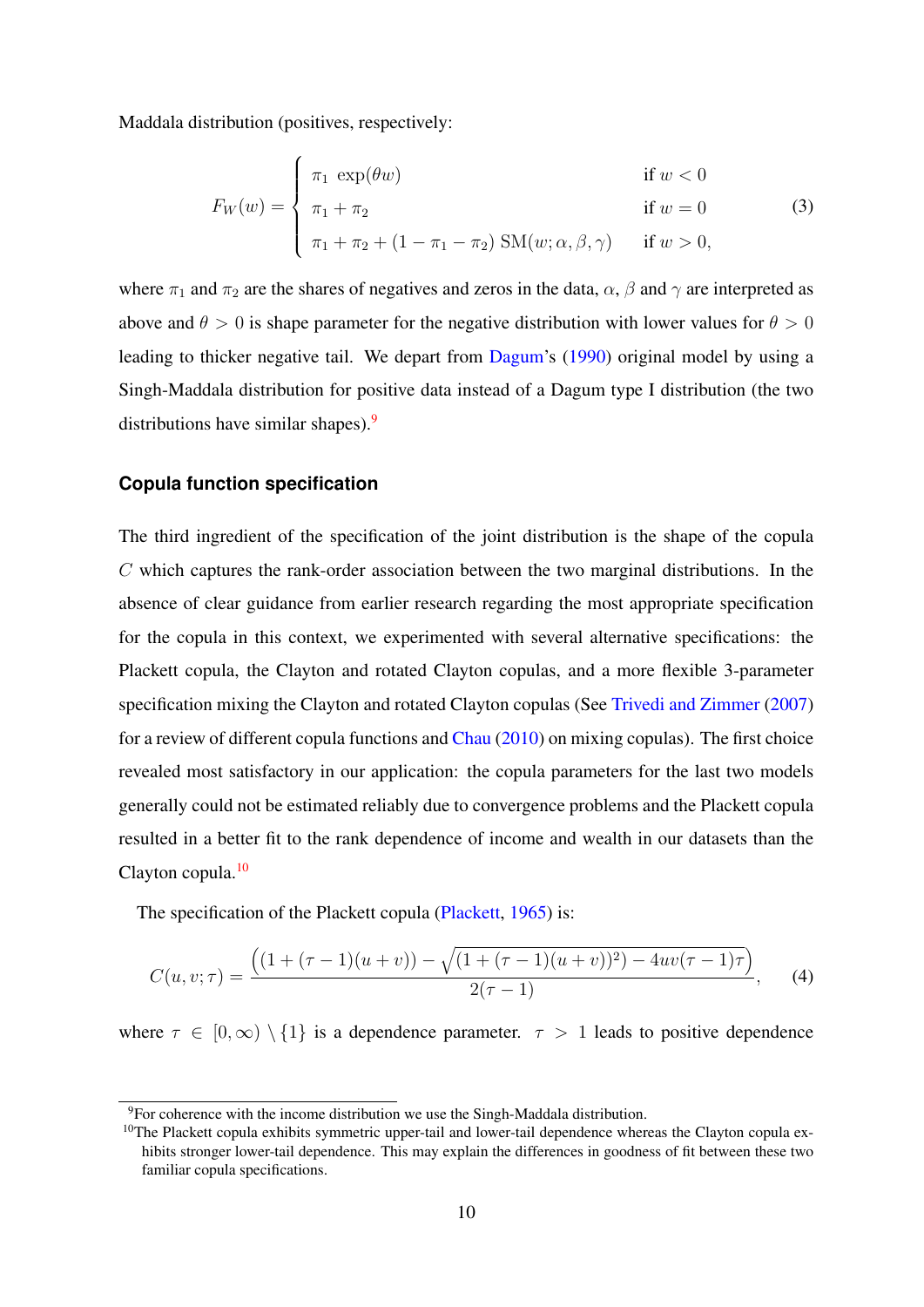and the higher  $\tau$ , the higher is the dependence. Independence is obtained at  $\tau = 1$ . The Plackett copula exhibits symmetric upper-tail and lower-tail dependence. The parameter of the Plackett copula can be related to Spearman's rank correlation coefficient as follows:  $S =$  $((\tau+1)/(\tau-1)) - (2 \log(\tau) \tau/(\tau-1)^2)$ , but there is no simple closed-form expression for Kendall's Tau in terms of the Plackett copula parameter.<sup>[11](#page--1-0)</sup> It has been used by, e.g., [Bonhomme](#page-21-2) [and Robin](#page-21-2) [\(2009\)](#page-21-2) in a model of earnings dynamics.

### **Estimation**

Parameters of the three components *F<sup>Y</sup>* , *F<sup>W</sup>* and *C* can be estimated separately. In this paper, all parameters for  $F_Y$  and  $F_W$  were first estimated by conventional maximum likelihood using the built-in Newton-Raphson optimizer of Stata<sup>TM</sup>[\(StataCorp,](#page-24-1) [2011\)](#page-24-1).<sup>[12](#page--1-0)</sup> Maximum likelihood estimation of the copula parameter is done in a second stage based on the sample values of  $(\hat{F}_Y(y_i), \hat{F}_W(w_i))$  with  $\hat{F}_Y$  and  $\hat{F}_W$  based on the first stage parameter estimates.

### <span id="page-13-0"></span>**4 Estimation results**

We now report results from estimating our parametric model for the joint distribution of income and wealth. We first briefly report the detailed parameter estimates and assess the goodness of fit of the models. We then present inequality indicators derived from the model parameters, along with counterfactual constructs to quantify the role played by cross-national differences in association parameters on differences in bivariate inequality.

Parameter estimates for the proposed model estimated for each of the five countries are reported in Table [5.](#page-15-0) The top panel shows parameter estimates for the Singh-Maddala distribution of income; the middle panel shows parameters for the mixture model of net worth, namely the share of negative and zero data, and the four distribution parameters; the bottom panel shows estimates of the two copula function parameters considered. Since we could not estimate reliably the model for negative wealth in Luxembourg given the small number of observations reporting negative net worth—we discarded these few observations and worked with a model

<sup>&</sup>lt;sup>11</sup>See e.g. [Agresti](#page-21-3) [\(2010\)](#page-21-3) for a discussion of Spearman's correlation and Kendall's Tau as measures of rank dependence.

 $12$ Example of Stata code for estimating the wealth distribution parameters is available in [Jenkins and Jäntti](#page-22-8) [\(2005\)](#page-22-8).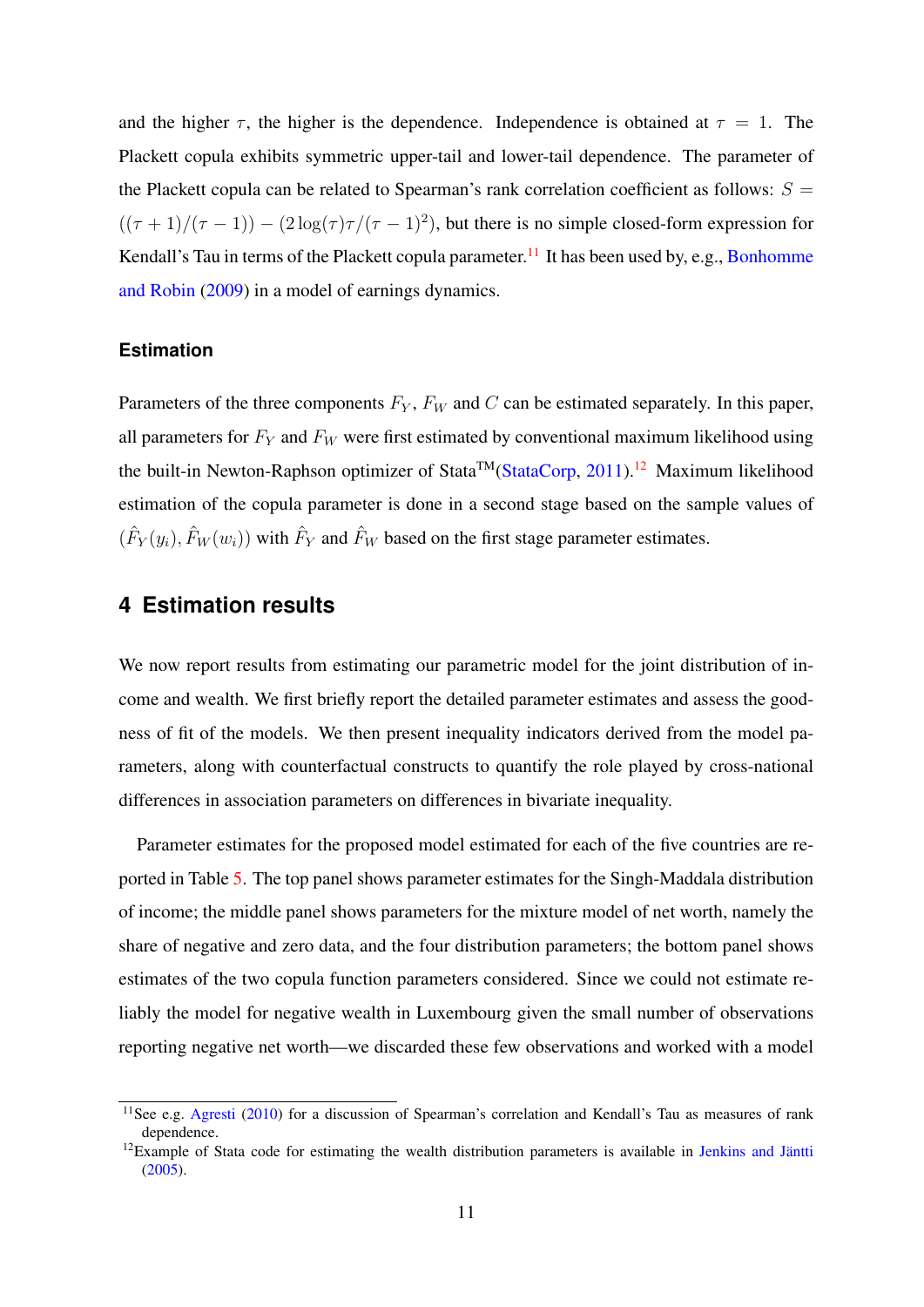with just two components (positives and zeros) in this country.

The similarity of the income distributions across countries is reflected in the relative similar-ity of coefficients of the Singh-Maddala distribution.<sup>[13](#page--1-0)</sup> Wealth distribution parameters, on the other hand, vary substantially, in line with differences in the shape of the wealth distributions across countries. For example, for data with positive wealth, the scale parameter  $(\beta)$  shows large variations with much higher levels of wealth in Luxembourg. The shape parameters, in turn, suggest relatively low inequality in Luxembourg.

In line with the rank correlation statistics reported in Table [4,](#page-10-1) our copula function parameter estimates split our five countries into two groups: the U.S. and Italy, on the one hand, which exhibits strong dependence between income and wealth (high copula parameters) and on the other hand, Luxembourg, Germany and Spain, with a much smaller level of (positive) dependence. Why, exactly, we find these differences is hard to tell. One possible explanation could be differences in the patterns of home ownership and income. The interaction of institutional differences with the full joint distribution remains a topic for future work.

The overall goodness of fit of our model can be gauged by comparing summary statistics derived from the model parameters to the statistics computed from the raw data. Since no closed-form expression exists for deriving the various summary measures from the model parameters, our estimation is based on Monte Carlo sampling on the basis of the models and estimated parameters. We simulate pseudo-samples of 3000 income and wealth pairs for each country based on the inverse sampling method: we first draw 3000 correlated pairs of uniformly distributed variates (*u, v*) where the correlation is determined by the copula parameter [\(Nelsen,](#page-23-9) [2006\)](#page-23-9) and we then generate the wealth and income pairs as  $(F_Y^{-1}(u), F_W^{-1}(v))$ , that is the *u*-th and *v*-th theoretical quantiles implied by the parameter estimates of the marginal distributions. Model-based summary statistics are finally obtained based on standard calculations on the pseudo-samples.

Figures [3](#page-27-0) and [4](#page-28-0) show observed and model-based predictions of the income quantile function and of the wealth quantile function. Figure [5](#page-29-0) shows observed and model-based predictions of the copula CDF, namely the joint distribution function of household ranks in the distribution income and wealth (the darker the color, the higher the value of the CDF, with contour lines

<sup>&</sup>lt;sup>13</sup>The difference in parameter estimates across countries is large compared to their standard errors, suggesting that distributions are different across countries from a statistical point of view.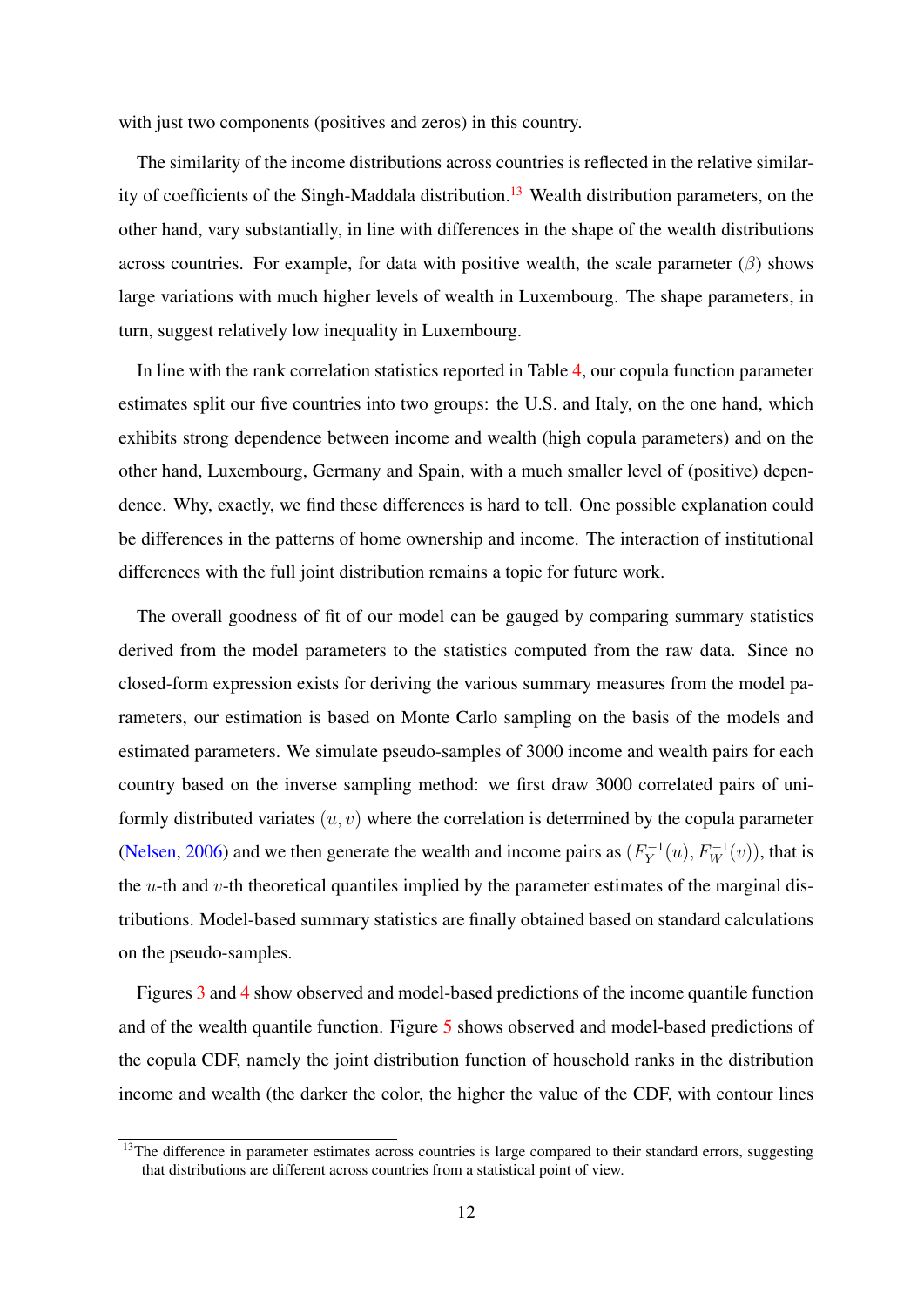<span id="page-15-0"></span>

|                                       | <b>USA</b>          | Germany   | Italy                     | Lux'g            | Spain      |  |  |  |  |
|---------------------------------------|---------------------|-----------|---------------------------|------------------|------------|--|--|--|--|
|                                       | Income distribution |           |                           |                  |            |  |  |  |  |
| $\boldsymbol{a}$                      | 1.99                | 1.89      | 2.53                      | 2.77             | 1.96       |  |  |  |  |
|                                       | (0.04)              | (0.02)    | (0.04)                    | (0.07)           | (0.04)     |  |  |  |  |
| $\boldsymbol{b}$                      | 41,059              | 49,173    | 34,022                    | 58,197           | 46,377     |  |  |  |  |
|                                       | (1,695)             | (1,803)   | (1,010)                   | (2,291)          | (2,680)    |  |  |  |  |
| q                                     | 1.02                | 2.50      | 1.22                      | 1.32             | 2.15       |  |  |  |  |
|                                       | (0.05)              | (0.12)    | (0.06)                    | (0.09)           | (0.17)     |  |  |  |  |
| Wealth distribution                   |                     |           |                           |                  |            |  |  |  |  |
| $\pi_1$                               | 0.067               | 0.123     | 0.038                     | 0.000            | 0.047      |  |  |  |  |
|                                       | (0.004)             | (0.005)   | (0.003)                   | $\left( \right)$ | (0.005)    |  |  |  |  |
| $\pi_2$                               | 0.020               | 0.208     | 0.070                     | 0.116            | 0.009      |  |  |  |  |
|                                       | (0.003)             | (0.005)   | (0.004)                   | (0.008)          | (0.002)    |  |  |  |  |
| $\theta$ ( $\times$ 10 <sup>7</sup> ) | 544                 | 327       | 1193                      |                  | 531        |  |  |  |  |
|                                       | (37)                | (9)       | (69)                      | $\overline{O}$   | (43)       |  |  |  |  |
| $\alpha$                              | 0.73                | 0.73      | 0.84                      | 0.98             | 0.97       |  |  |  |  |
|                                       | (0.01)              | (0.01)    | (0.01)                    | (0.02)           | (0.01)     |  |  |  |  |
| $\beta$                               | 756,007             | 3,519,022 | 5,431,515                 | 4,999,554        | 3,358,732  |  |  |  |  |
|                                       | (123, 627)          | (866,305) | $(1,268,135)$ $(944,732)$ |                  | (603, 599) |  |  |  |  |
| $\gamma$                              | 2.63                | 10.38     | 12.94                     | 8.69             | 10.04      |  |  |  |  |
|                                       | (0.22)              | (1.55)    | (2.14)                    | (1.28)           | (1.42)     |  |  |  |  |
|                                       | Copula parameters   |           |                           |                  |            |  |  |  |  |
| Plackett $\tau$                       | 7.66                | 3.78      | 7.90                      | 4.45             | 2.18       |  |  |  |  |
|                                       | (0.040)             | (0.020)   | (0.040)                   | (0.070)          | (0.040)    |  |  |  |  |

Table 5: Parameter estimates (standard errors in brackets)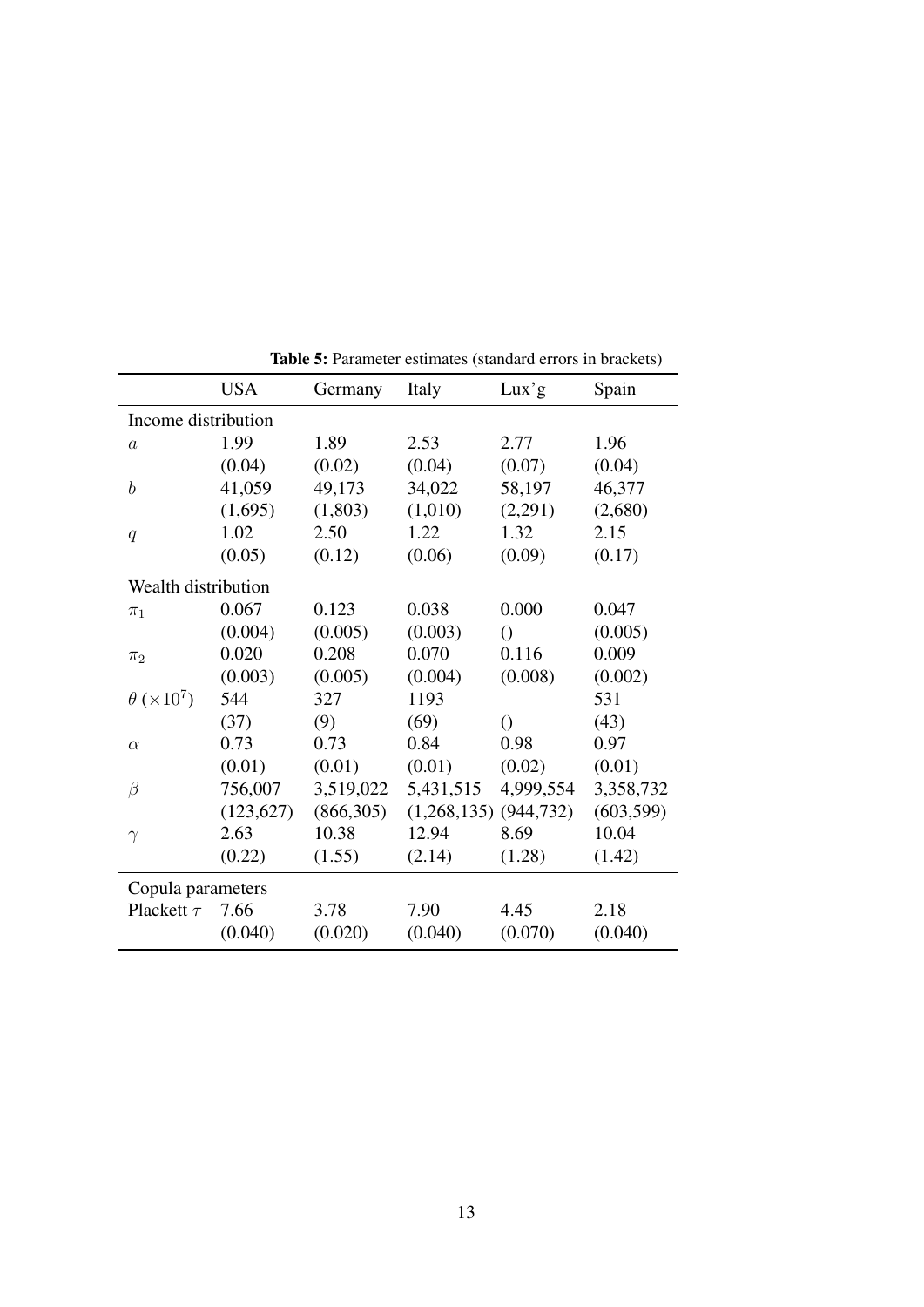showing 20 isoquants for values of 0.01, 0.05, 0.10 to 0.95).

Finally, Table [6](#page-17-0) reports on a range of summary statistics. The parametric fit of the income distribution is very good in all countries. The fit of the wealth distribution is more problematic. For the U.S., the model fits well the shape of the empirical wealth distribution, except for the top wealth quantiles. This leads to some underestimation by the model of both mean wealth and its dispersion compared to the empirical estimates. In the other four countries, on the other hand, mean wealth and the Gini are more closely approximated by the model, but larger deviations between observed and predicted quantiles are present in the middle of the distribution. The empirical wealth quantile functions in those four countries show somewhat irregular patterns (especially in Luxembourg), with non-monotonic increases in the quantiles in the middle of the distribution. We are unable to detect whether this is a 'true' feature of wealth holdings in those countries or an issue connected to data collection, but such patterns are difficult to fit closely with a parsimonious parametric model. Reassuringly, Kendall's Tau and Spearman correlations are closely approximated by the models. The Pearson correlations are, however, poorly predicted from the model parameters. We suspect this is related to both the discrepancy between the model and the empirical estimates for the wealth distribution remember the Pearson correlation's sensitivity to extreme data in marginal distributions—and the fact that our simple, single parameter copula function approximates a potentially complex empirical dependence structure.

We now exploit our models to separate out the contributions of the dependence parameter and of the marginal distributions in accounting for cross-national differences in inequality. Table [7](#page-17-1) first reports Gini coefficient estimates for the (univariate) distributions of income and wealth derived from our model parameters (using the Monte Carlo simulation described above). It is clear that wealth is substantially more unequally distributed than income in each country. If we take Spain and Germany out of the picture for a moment, we see that the inequality ranking of wealth follows that of income.<sup>[14](#page--1-0)</sup>

To capture inequality in the joint distribution of income and wealth, we rely on the bivariate Gini coefficient of [Koshevoy and Mosler](#page-23-3) [\(1997\)](#page-23-3). The [Koshevoy and Mosler](#page-23-3) [\(1997\)](#page-23-3) bivariate Gini index is an extension of the univariate Gini based on a bivariate, Euclidian distance-based

<sup>&</sup>lt;sup>14</sup>Spain is slightly different because we measure gross income only. Germany does not capture very well the bottom of the distribution and there are many zeroes.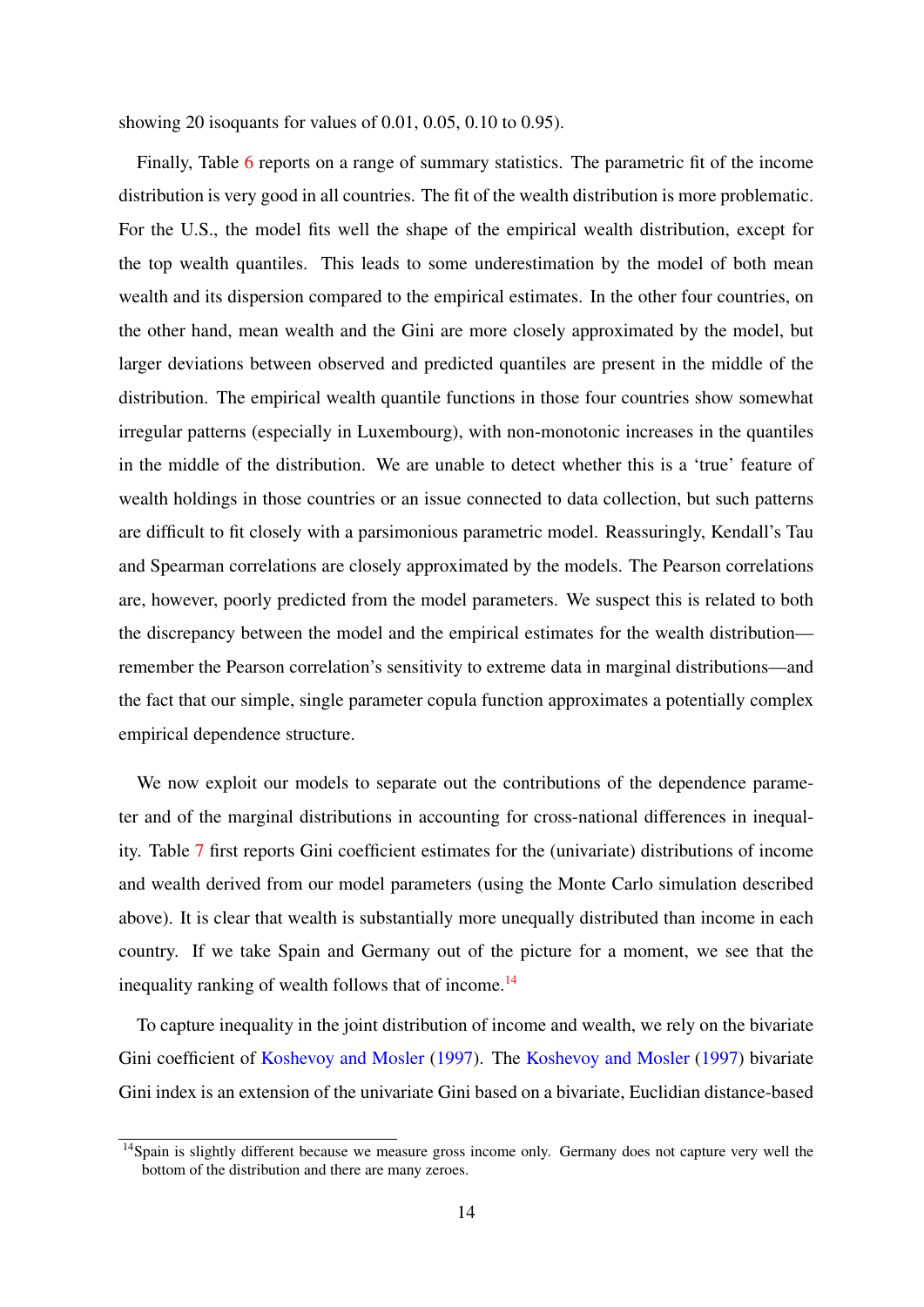<span id="page-17-0"></span>

|                        | <b>USA</b> | Germany | Italy   | Lux'g   | Spain   |
|------------------------|------------|---------|---------|---------|---------|
| Empirical estimates:   |            |         |         |         |         |
| Mean income            | 68,752     | 32,833  | 37,368  | 59,266  | 34,348  |
| Mean wealth            | 572,845    | 135,664 | 284,394 | 575,854 | 339,744 |
| Gini income            | 0.538      | 0.374   | 0.354   | 0.316   | 0.376   |
| Gini wealth            | 0.809      | 0.807   | 0.611   | 0.578   | 0.544   |
| Pearson correlation    | 0.641      | 0.578   | 0.520   | 0.175   | 0.169   |
| Spearman correlation   | 0.602      | 0.399   | 0.642   | 0.461   | 0.257   |
| Kendall's Tau          | 0.431      | 0.274   | 0.462   | 0.321   | 0.174   |
| Model-based estimates: |            |         |         |         |         |
| Mean income            | 61,497     | 32,323  | 37,298  | 59,106  | 34,241  |
| Mean wealth            | 482,151    | 130,372 | 278,726 | 546,841 | 329,575 |
| Gini income            | 0.485      | 0.371   | 0.354   | 0.315   | 0.373   |
| Gini wealth            | 0.774      | 0.809   | 0.628   | 0.591   | 0.565   |
| Pearson correlation    | 0.230      | 0.269   | 0.439   | 0.343   | 0.182   |
| Spearman correlation   | 0.597      | 0.416   | 0.604   | 0.463   | 0.253   |
| Kendall's Tau          | 0.428      | 0.285   | 0.433   | 0.321   | 0.170   |

Table 6: Empirical vs. model-based estimates

Note: Empirical estimates are derived directly from the raw samples. Model-based estimates are derived from the model parameter estimates (by simulation). All estimates are based on a single set of multiply imputed data and may therefore differ marginally from estimates reported in Section [2](#page-5-0) (Table [4\)](#page-10-1) for the US and Germany.

<span id="page-17-1"></span>

|                                                               |            | <b>rapic 7:</b> Only cochretent estimates (moder-based) |       |       |       |  |  |
|---------------------------------------------------------------|------------|---------------------------------------------------------|-------|-------|-------|--|--|
|                                                               | <b>USA</b> | Germany                                                 | Italy | Lux'g | Spain |  |  |
| Gini coefficients                                             |            |                                                         |       |       |       |  |  |
| Income                                                        | 0.485      | 0.371                                                   | 0.354 | 0.315 | 0.373 |  |  |
| Wealth                                                        | 0.774      | 0.809                                                   | 0.628 | 0.591 | 0.565 |  |  |
| Joint                                                         | 0.747      | 0.702                                                   | 0.560 | 0.522 | 0.540 |  |  |
| Counterfactual joint Gini coefficients (fix US copula)        |            |                                                         |       |       |       |  |  |
| Joint                                                         | 0.747      | 0.692                                                   | 0.561 | 0.516 | 0.526 |  |  |
| Counterfactual joint Gini coefficients (fix US wealth margin) |            |                                                         |       |       |       |  |  |
| Joint                                                         | 0.747      | 0.692                                                   | 0.675 | 0.663 | 0.700 |  |  |

Table 7: Gini coefficient estimates (model-based)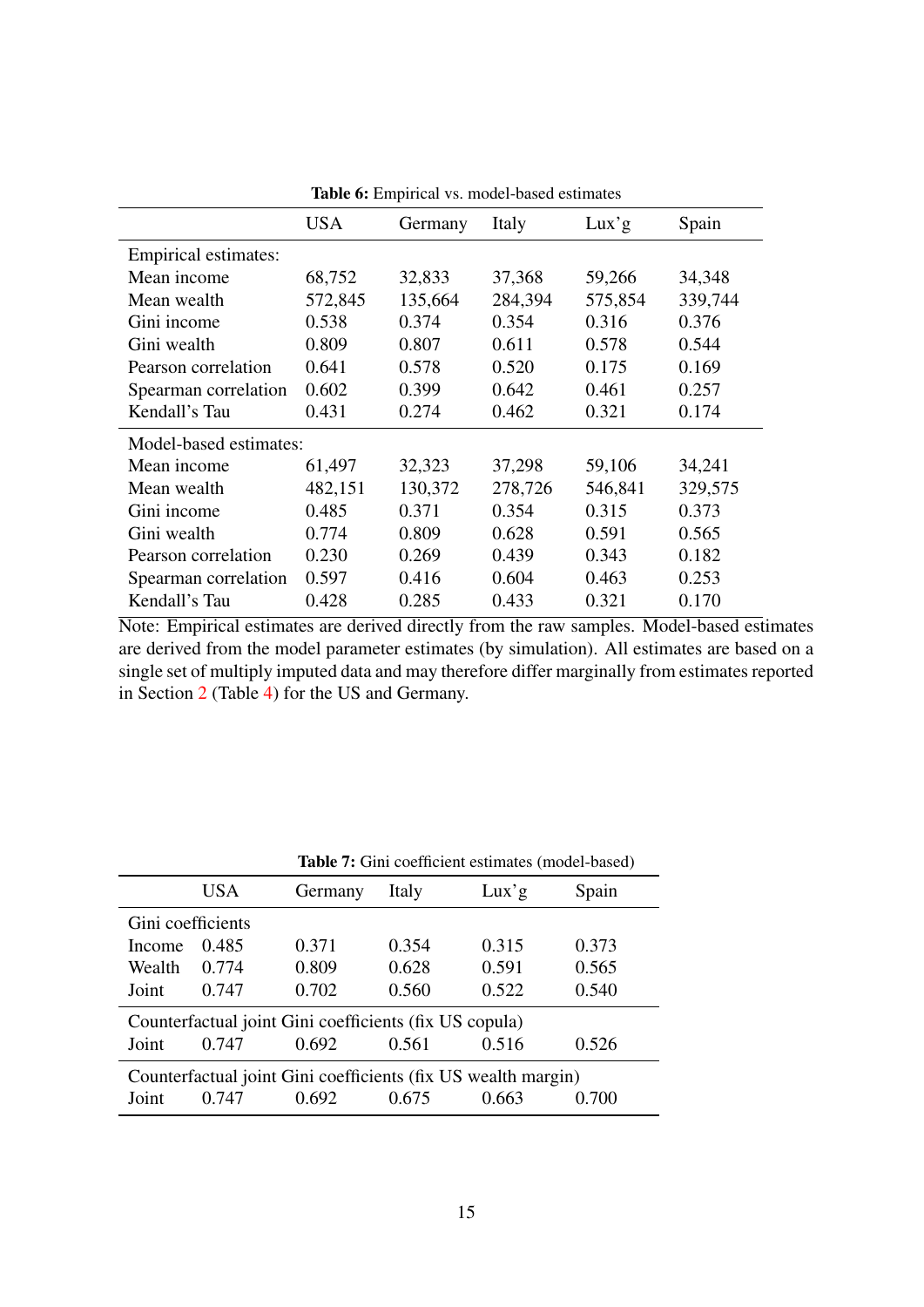extension of the Gini Mean Deviation:

$$
G_2 = \frac{1}{4N^2} \sum_{i=1}^N \sum_{j=1}^N \left( \left( \frac{y_i}{\mu_y} - \frac{y_j}{\mu_y} \right)^2 + \left( \frac{w_i}{\mu_w} - \frac{w_j}{\mu_w} \right)^2 \right)^{\frac{1}{2}}.
$$

Compare this with the univariate version of the Gini coefficient:

$$
G_1 = \frac{1}{2N^2} \sum_{i=1}^{N} \sum_{j=1}^{N} \left| \frac{y_i}{\mu_y} - \frac{y_j}{\mu_y} \right|
$$

*.*

*G*<sup>1</sup> can be interpreted in terms of the average absolute difference (or 'distance') between any two incomes drawn from a univariate distribution (normalized by the mean). The bivariate *G*<sup>2</sup> can be interpreted similarly in terms of the average *Euclidian* distance between any two income-wealth pairs drawn from the joint distribution (normalized by their respective means). The bivariate Gini is determined by the degree of inequality in the two marginal distributions as well as by the association among the two covariates. Our focus remains on Gini coefficients because, unlike many inequality measures, they remain defined for negative and zero net worth—an essential feature for measuring wealth inequality [\(Jenkins and Jäntti,](#page-22-8) [2005\)](#page-22-8).<sup>[15](#page--1-0)</sup>

Recall that our main objective is to assess the overall inequality of the distribution of income and wealth. To this end, Table [7](#page-17-1) reports estimates of the bivariate Gini. While levels of bivariate inequality differ according to the specification used, the ordering of countries is preserved. In all cases, it appears that inequality in wealth remains a key determinant of overall inequality: bivariate Ginis are close to univariate Ginis for wealth. Notice, however, that because the association between income and wealth is not perfectly positive, the bivariate takes on a value between the two marginal Ginis.

In order to understand the relative role of the association between income and wealth, as captured by the copula, and the marginal distributions, Table [7](#page-17-1) also reports two sets of counterfactual estimates of the bivariate Ginis. The first set is obtained by fixing the U.S. dependence parameter and applying it to all countries' marginal distributions. The indices obtained therefore give us the value of the bivariate Gini which would be observed in the different countries if the association between income and wealth were as high as in the U.S. Comparing

<sup>&</sup>lt;sup>15</sup>Arguably, more sophisticated measures of multi-dimensional inequality or poverty could be considered for more in-depth analysis [\(Lugo,](#page-23-10) [2005\)](#page-23-10). The presence of negative net worth would however remain a critical constraint on the choice of relevant multidimensional inequality measures, as it is in the univariate case.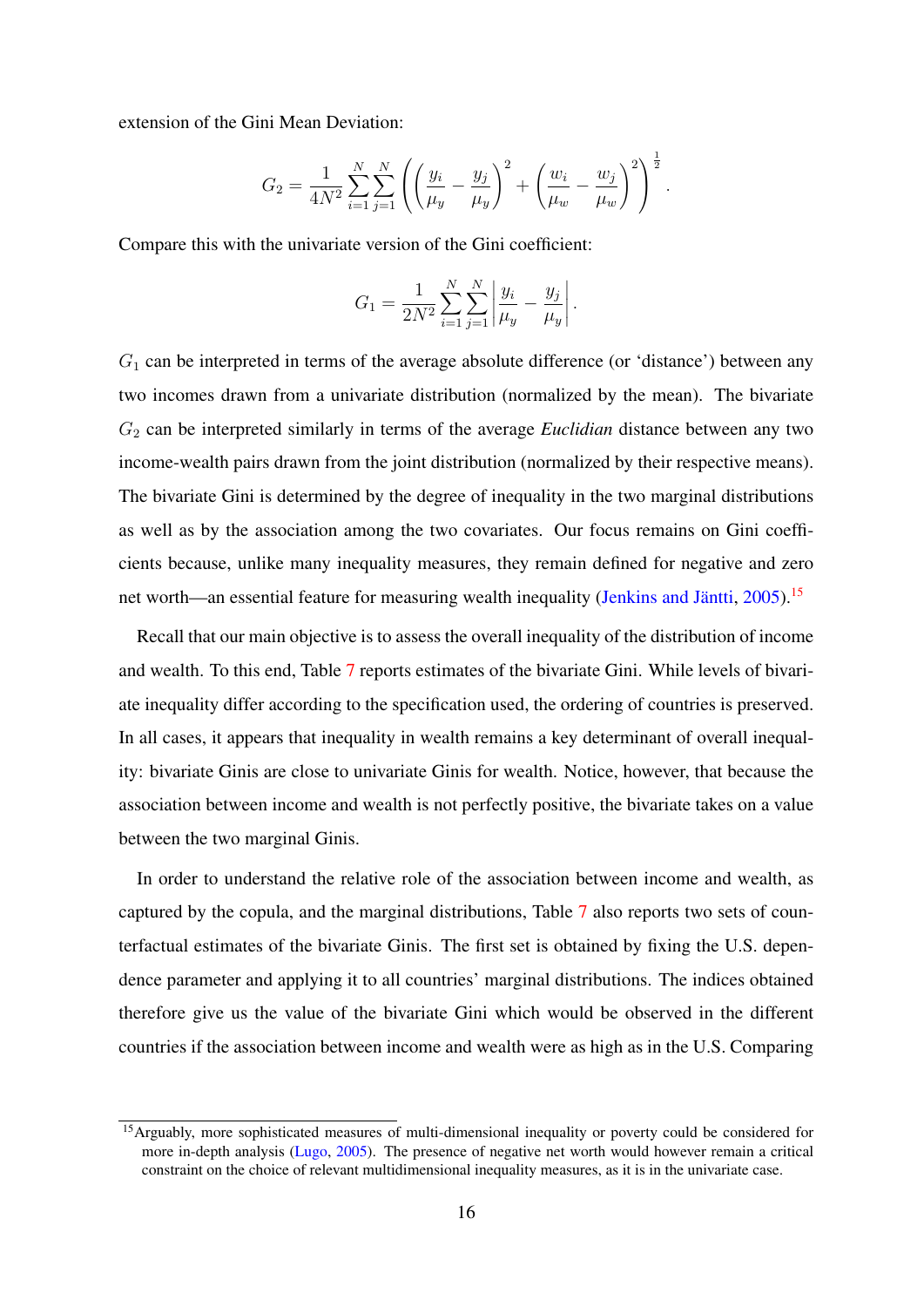the counterfactual indices with the previous estimates gives us an indication of the impact of cross-national differences in the association parameter on overall inequality differences.[16](#page--1-0)

Our estimates suggest that swapping the dependence parameter would only have a small impact on bivariate inequality. This simple mechanical exercise demonstrates that, despite the large variations across countries in the dependence between income and wealth, these differences are of secondary importance in overall, bivariate inequality. To benchmark this effect, the second set of counterfactuals shows what the bivariate Ginis would be if the parameters of the marginal *wealth* distribution were fixed at the level of the U.S. For Germany—another country with high wealth inequality—the impact of the swap is very small, but Spain, Luxembourg and Italy would see bivariate inequality grow by about twenty percent if their distribution of wealth were the same as in the United States (holding constant their income distribution and their dependence parameter). The impact of cross-national differences in dependence is, by comparison, very small.

Given that inequality of net worth is high relative to that of income, it may not be surprising that the differences in dependence account for little in the overall inequality of income and wealth. Indeed, a case might be made that decisions about taxation can be made largely based on marginal distributions alone. One may also question the value of examining bivariate Gini coefficients – differences in net worth inequality seem to dominate in those as well. However, we still think it is useful to explore these issues; after all, it is through the analysis of inequality of the joint distribution we discovered that net worth inequality dominates the picture.

# <span id="page-19-0"></span>**5 Concluding remarks**

Relatively little is known about the empirical relationship between income and wealth and the overall inequality in the joint distribution of the two. In this paper, we set out to provide a new, parametric framework for analyzing this relationship. A better understanding of this relationship should prove useful in spheres such as the design of taxation and redistribution policies and better identification and targeting of vulnerable population groups. A framework

<sup>&</sup>lt;sup>16</sup>Calculations are again based on Monte Carlo sampling: to obtain counterfactual indices, a new set of pseudosamples are drawn where the parameter of the U.S. copula functions are used to generate the correlated pairs of uniformly distributed variates and parameters of each of the countrys' marginal distributions are used to convert the uniform variates into income and wealth pseudo-sample values.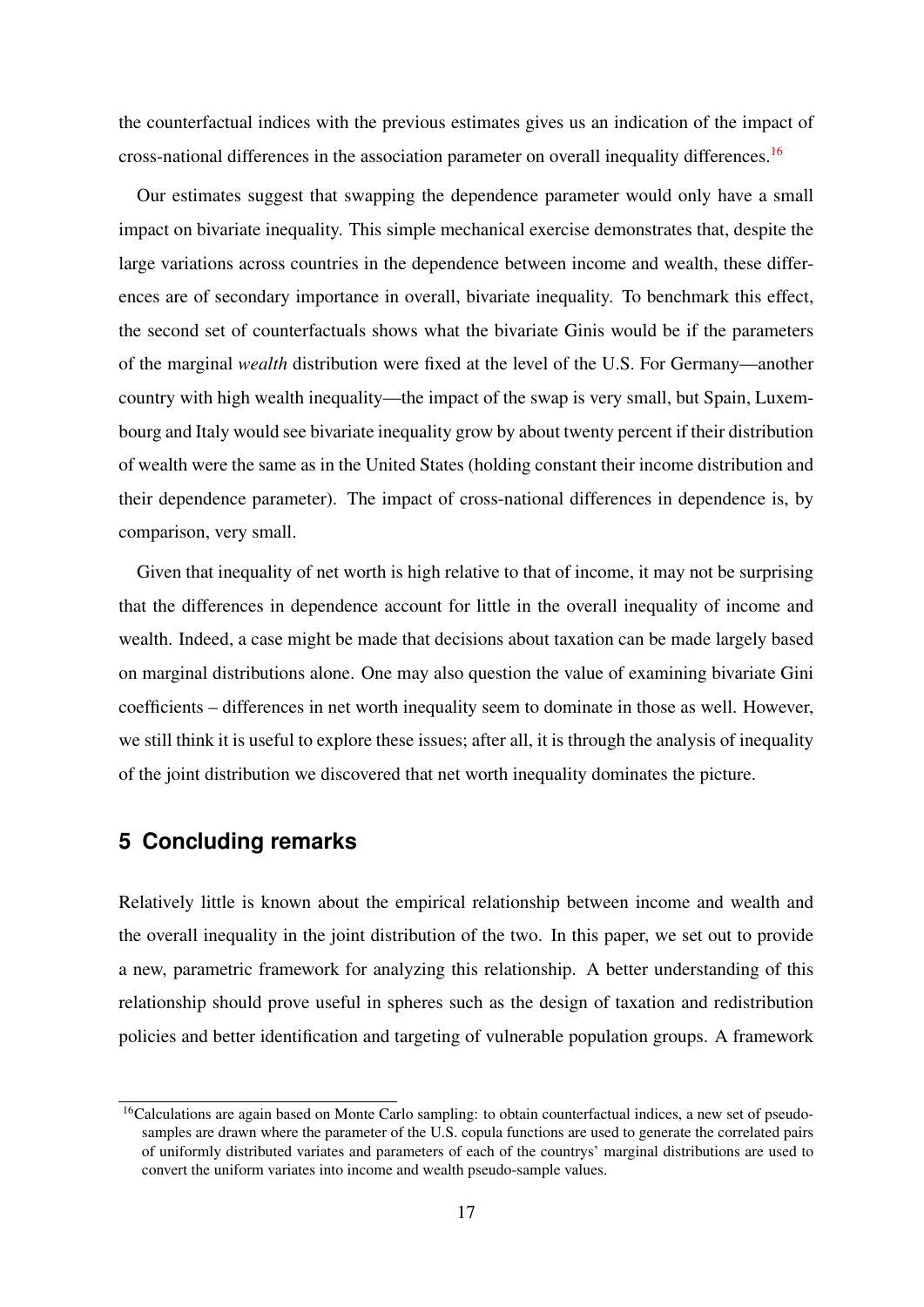for modelling this complex relationship can therefore provide a useful tool for examining or simulating the broader distributional implications of potential policy changes (e.g. wealth taxation).

To achieve our goals, we consider a relatively simple parametric model for the joint distribution of income and wealth. We use this model to examine whether joint income and wealth inequality provides us with a different pattern of social inequality than the traditional income-only approach. Our parameter of focus is the dependence parameter between income and wealth. We use our model to disentangle the relative contribution of cross-national differences in this dependence parameter from cross-national differences in marginal distributions in shaping differences in overall, bivariate inequality. This is done by exploiting the simple structure of our model to generate counterfactual distributions of interest.

The framework offered by the Sklar theorem to build a model for the bivariate distribution is attractive in this context since the marginal distributions of income and wealth have specificities that require differentiated treatment—in particular, the presence of zero and negative net worth. It would therefore be difficult to directly identify a relevant joint distribution. Specification of the copula function for capturing the rank-order association is a key step in the process. We have considered several simple, tractable functions—the Plackett copula being our preferred choice—although these simple functions may not fully capture the complex dependence between income and wealth observed in our samples.

Deriving inequality indicators from the estimated models, we find—unsurprisingly—that Gini coefficients on income are much lower than Gini coefficients on wealth. A bivariate Gini coefficient summarizing inequality in the joint distribution of income and wealth returns intermediate values—with the highest value found in the U.S. The bivariate Gini appears largely driven by inequality in the wealth distribution and differences across countries in the dependence between income and wealth do not appear to be key drivers in international differences in bivariate inequality, but the way people generate their wealth matters.

The variation in the positive association between income and wealth across countries, with Italy and the U.S. standing quite apart from the rest, suggests there may be substantial variation across countries in the ability of households to protect themselves against income shocks by drawing on wealth. This can also be the result of safety nets if low assets is a condition of receiving benefits, as is the case in the U.S. for example. The variation in dependence may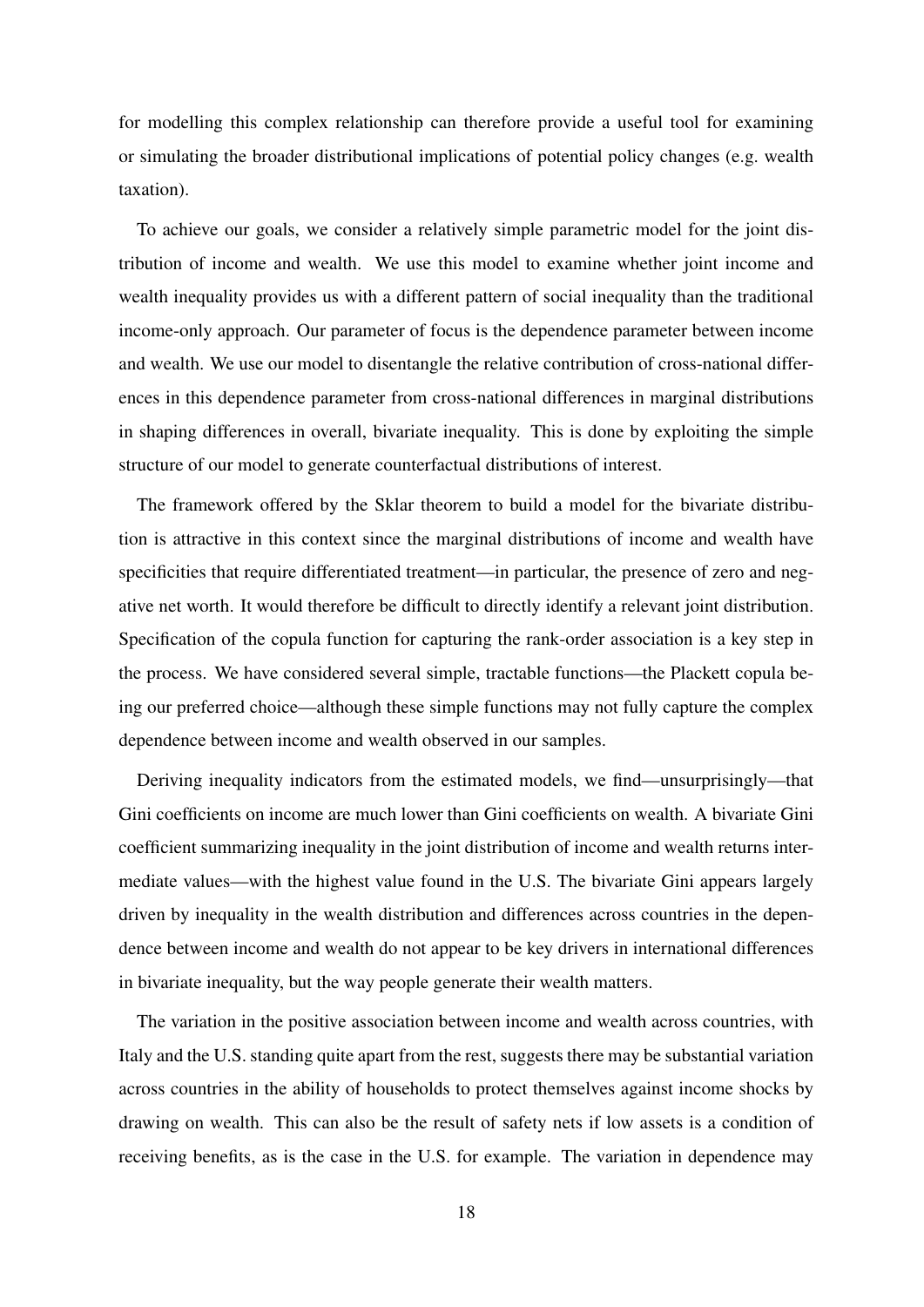also be of interest from the perspective of taxation. The more positive the dependence, the better income tax also targets high concentrations of wealth. This also suggest that income taxes could be more progressive in this case. With a low dependence, the case for both income and wealth taxation may be stronger. Low dependence can also be the result of not having asset-based benefits, which would facilitate asset accumulation and savings for "a rainy day" (i.e. income fluctuation). It is also possible that our results are in part accounted for by differences in home ownership patterns across the distribution of income. Such interactions between institutions and the joint distribution of income and wealth are important topics for future research.

Unfortunately, although we have used some of the most comparable sources of wealth and income data available, we can not rule out that part of the differences we find are driven by differences in survey design and implementation. The U.S. and to some extent German data oversample the wealthy, and although we use sample weights, if other countries simply fail to gather wealth information from the wealthy, weights only partly solve this difference. Countryspecific institutions for wealth differ and so will the details of the survey instruments. However, we still believe it is valuable to explore the joint distribution of income and wealth as we do here; with time, it will become more clear what part of the differences across countries are driven by differences in data collection and which represent genuine distributional differences. We have taken the first steps.

### **References**

- <span id="page-21-3"></span>Agresti, A. (2010), *Analysis of Ordinal Categorical Data*, Wiley Series in Probability and Statistics, 2 edn, John Wiley and Sons, Inc.
- <span id="page-21-1"></span>Biewen, M. and Jenkins, S. P. (2005), 'Accounting for differences in poverty between the USA, Britain and Germany', *Empirical Economics* 30(2), 331–358.
- <span id="page-21-2"></span>Bonhomme, S. and Robin, J.-M. (2009), 'Assessing the equalizing force of mobility using short panels: France, 1990–2000', *Review of Economic Studies* 76(1), 63–92.
- <span id="page-21-0"></span>Bover, O. (2010), 'Wealth inequality and household structure: U.S. versus Spain', *Review of Income and Wealth* 56(2), 259–290.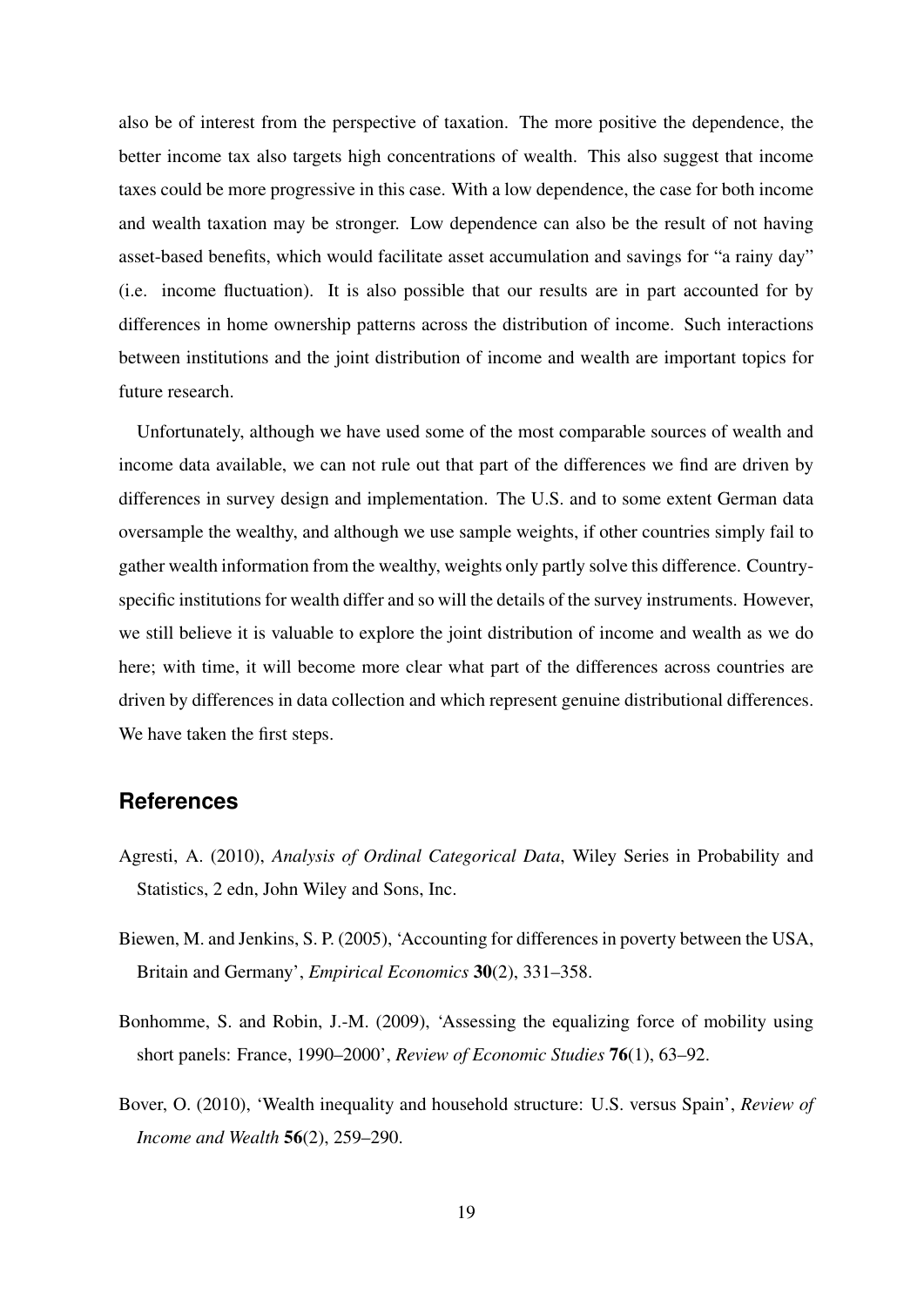- <span id="page-22-7"></span>Brachmann, K., Stich, A. and Trede, M. (1996), 'Evaluating parametric income distribution models', *Allgemeines Statistisches Archiv* 80, 285–298.
- <span id="page-22-9"></span>Chau, T. W. (2010), Essays on earnings mobility within and across generations using copula, PhD thesis, University of Rochester, Dept. of Economics. URL: *http://hdl.handle.net/1802/11125*
- <span id="page-22-5"></span>Croux, C. and Dehon, C. (2010), 'Influence functions of the Spearman and Kendall correlation measures', *Statistical Methods & Applications* 19(4), 497–515.
- <span id="page-22-6"></span>Dagum, C. (1990), A model of net wealth distribution specified for negative, null and positive wealth. A case study: Italy, *in* C. Dagum and M. Zenga, eds, 'Income and Wealth Distribution, Inequality and Poverty', Springer, Berlin and Heidelberg, pp. 42–56.
- <span id="page-22-4"></span>Genest, C. and McKay, J. (1986), 'The joy of copulas: Bivariate distributions with uniform marginals', *American Statistician* 40(4), 280–3.
- <span id="page-22-2"></span>Jäntti, M., Sierminska, E. and Smeeding, T. (2008), The joint distribution of household income and wealth: Evidence from the Luxembourg Wealth Study, OECD Social Employment and Migration Working Paper 65, OECD, Directorate for Employment, Labour and Social Affairs.
- <span id="page-22-3"></span>Jäntti, M., Sierminska, E. and Van Kerm, P. (2013), The joint distribution of income and wealth, *in* J. C. Gornick and M. Jäntti, eds, 'Income inequality. Economic Disparities and the Middle Class in Affluent Countries', Stanford University Press, Stanford, CA, chapter 11, pp. 312–333.
- <span id="page-22-8"></span>Jenkins, S. P. and Jäntti, M. (2005), Methods for summarizing and comparing wealth distributions, ISER Working Paper 2005-05, Institute for Social and Economic Research, University of Essex, Colchester, UK.
- <span id="page-22-0"></span>Jenkins, S. P. and Van Kerm, P. (2009), The measurement of economic inequality, *in* W. Salverda, B. Nolan and T. M. Smeeding, eds, 'Oxford Handbook of Economic Inequality', Oxford University Press, chapter 3.
- <span id="page-22-1"></span>Kennickell, A. B. (2009), Ponds and streams: wealth and income in the U.S., 1989 to 2007,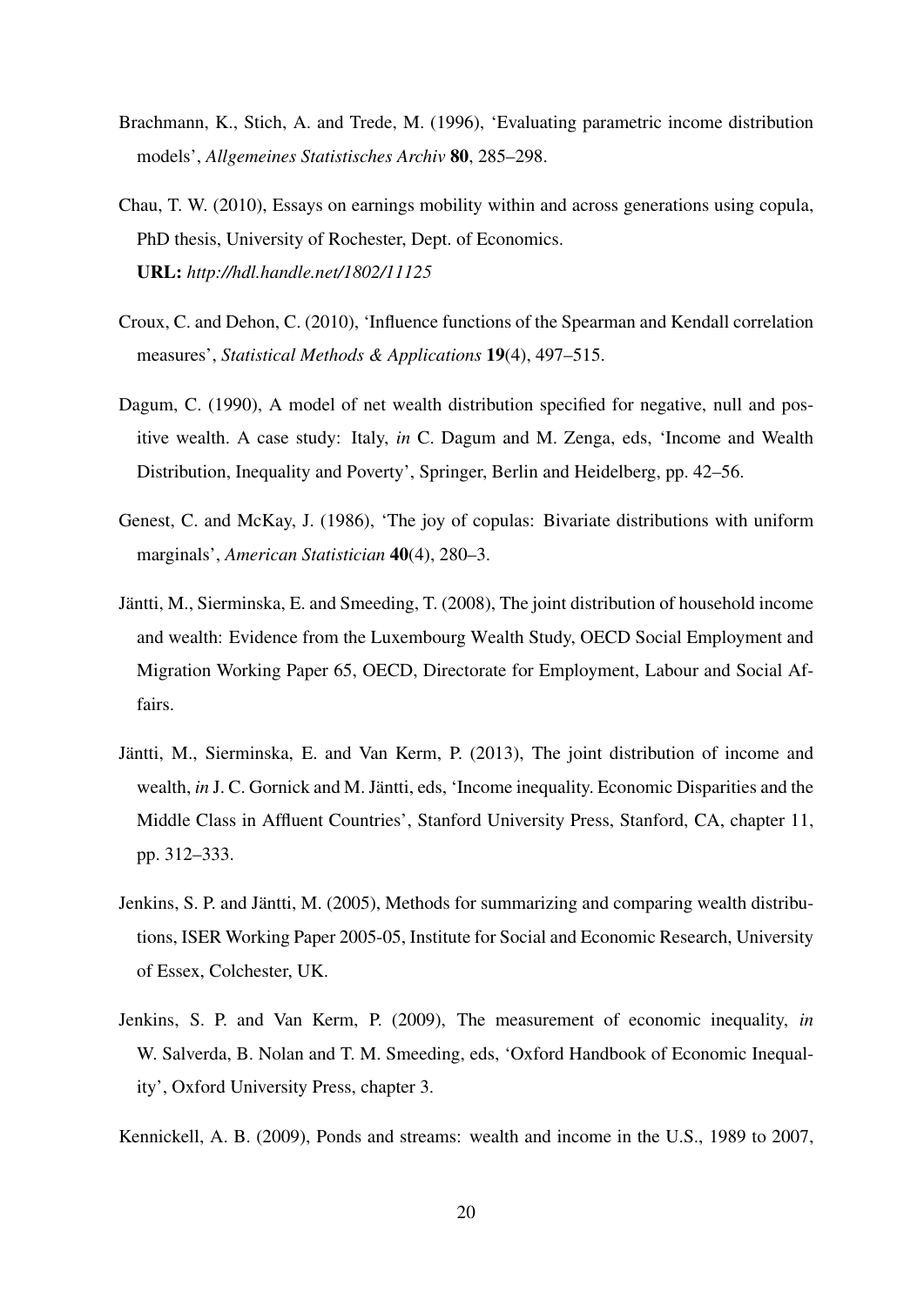Finance and Economics Discussion Series 2009-13, Board of Governors of the Federal Reserve System (U.S.).

- <span id="page-23-7"></span>Kleiber, C. and Kotz, S. (2003), *Statistical size distributions in Economics and Actuarial Sciences*, John Wiley and Sons, Inc., New Jersey.
- <span id="page-23-3"></span>Koshevoy, G. A. and Mosler, K. (1997), 'Multivariate Gini indices', *Journal of Multivariate Analysis* 60, 252–276.
- <span id="page-23-10"></span>Lugo, M. A. (2005), Comparing multidimensional indices of inequality: Methods and application, ECINEQ Working Paper 14, Society for the Study of Economic Inequality.
- <span id="page-23-2"></span>Luxembourg Wealth Study Database (LWS) (2014), '[http://www.lisdatacenter.](http://www.lisdatacenter.org) [org](http://www.lisdatacenter.org) (multiple countries; microdata last accessed in july 2014)', Statistical micro-level database. Luxembourg: LIS.
- <span id="page-23-5"></span>McDonald, J. B. (1984), 'Some generalized functions for the size distribution of income', *Econometrica* 52(3), 647–663.
- <span id="page-23-9"></span>Nelsen, R. B. (2006), *An introduction to copulas*, 2 edn, Springer, New York.
- <span id="page-23-8"></span>Plackett, R. L. (1965), 'A class of bivariate distributions', *Journal of the American Statistical Association* 60, 516–522.
- <span id="page-23-0"></span>Sierminska, E., Brandolini, A. and Smeeding, T. (2006), 'The Luxembourg Wealth Study: A cross-country comparable database for household wealth research', *Journal of Economic Inequality* 4(3), 375–383.
- <span id="page-23-1"></span>Sierminska, E., Smeeding, T. and Allegrezza, S. (2013), The distribution of assets and debt, *in* J. C. Gornick and M. Jäntti, eds, 'Income inequality. Economic Disparities and the Middle Class in Affluent Countries', Stanford University Press, Stanford, CA, chapter 10, pp. 285– 311.
- <span id="page-23-6"></span>Singh, S. K. and Maddala, G. S. (1976), 'A function for size distribution of incomes', *Econometrica* 44(5), 963–970.
- <span id="page-23-4"></span>Sklar, A. (1959), 'Fonctions de répartition à *n* dimensions et leurs marges', *Publications de l'Institut de Statistique de l'Université de Paris* 8, 229–231.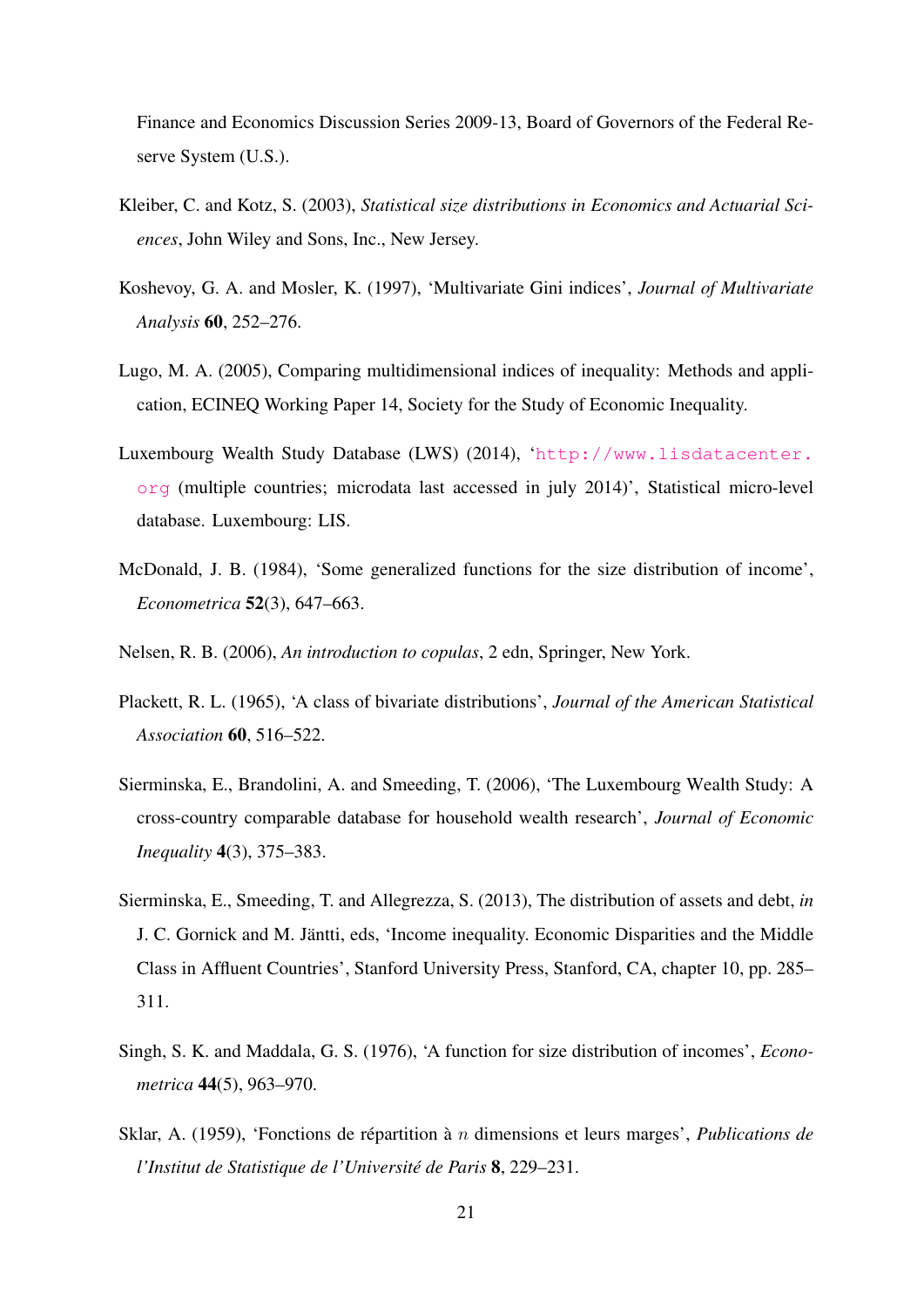<span id="page-24-1"></span>StataCorp (2011), *Stata Statistical Software: Release 12*, StataCorp LP, College Station.

<span id="page-24-0"></span>Trivedi, P. K. and Zimmer, D. M. (2007), 'Copula modeling: An introduction for practitioners', *Foundations and Trends in Econometrics* 1(1), 1–111.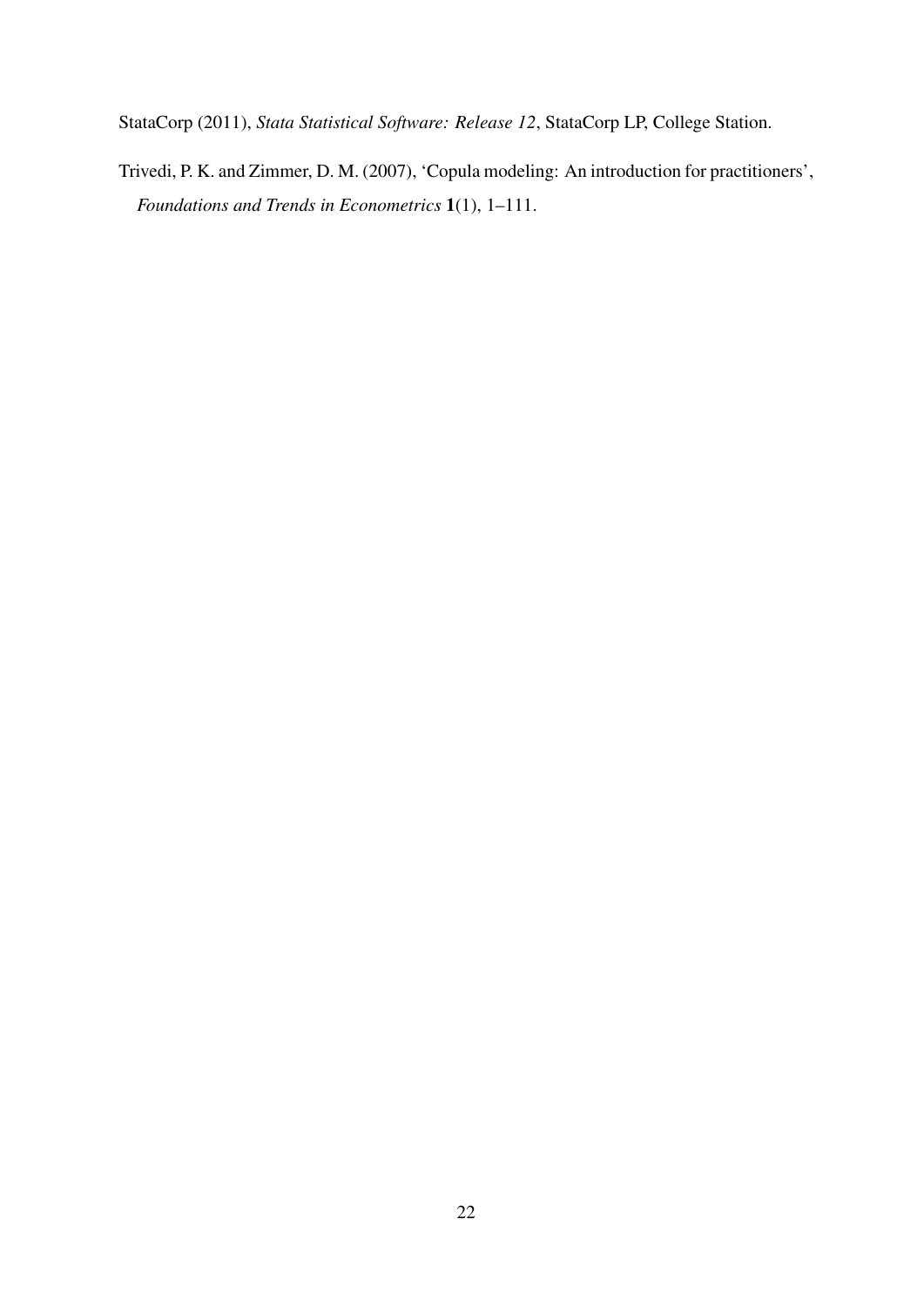

<span id="page-25-0"></span>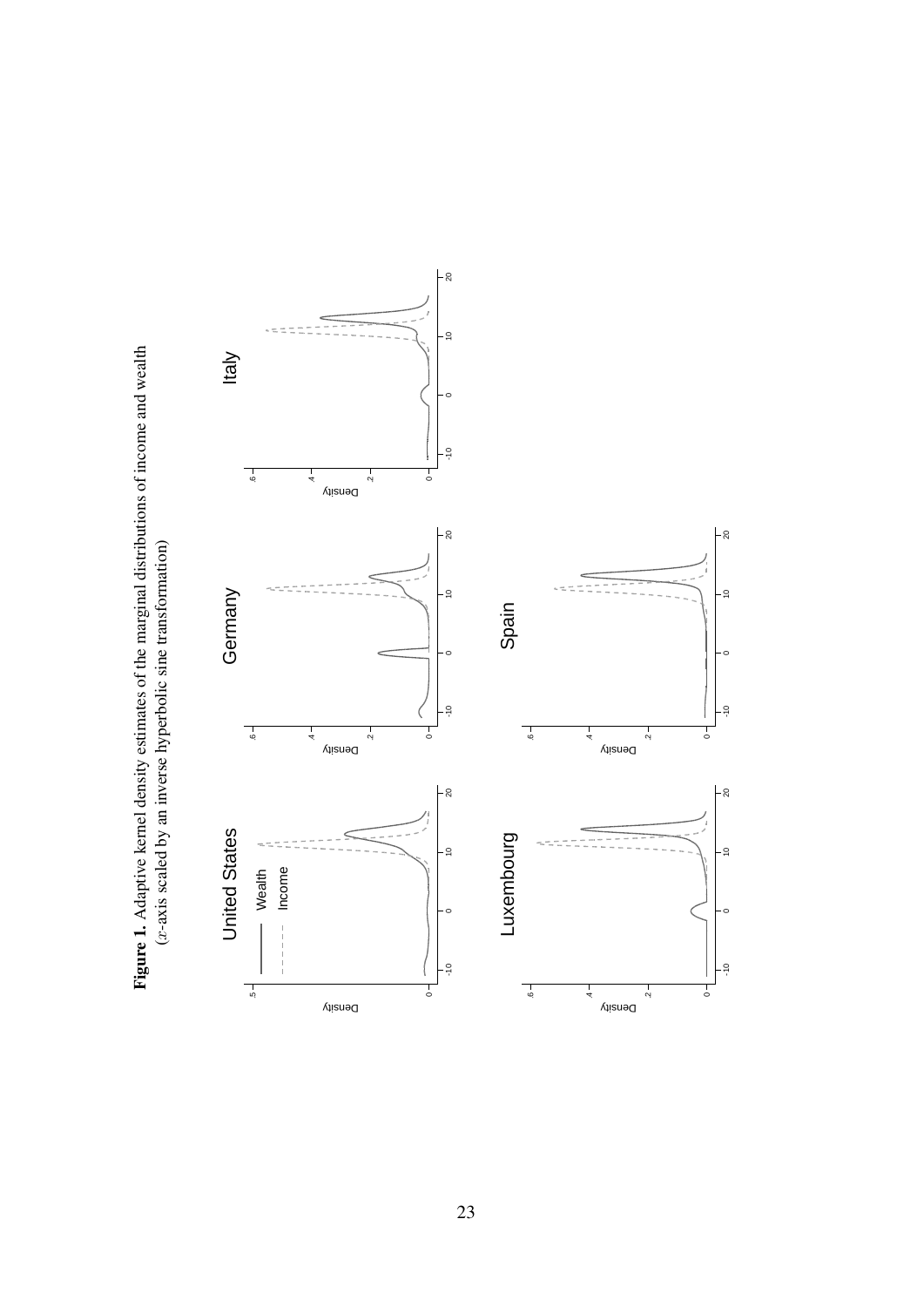Figure 2. Relative quantile difference plot [(Wealth-Income)/Income]. Figure 2. Relative quantile difference plot [(Wealth-Income)/Income].

<span id="page-26-0"></span>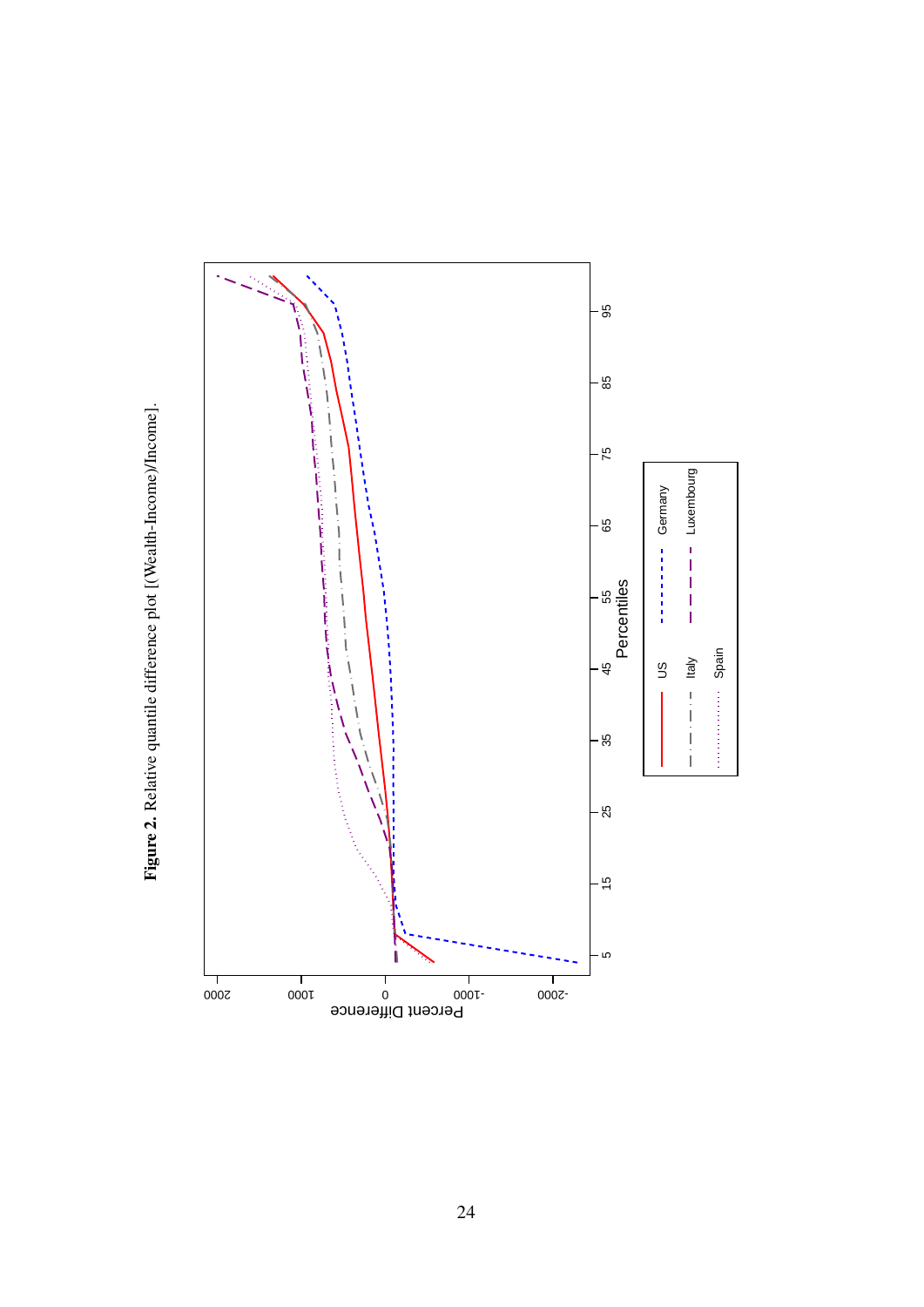<span id="page-27-0"></span>

Figure 3. Empirical and model-based income quantile functions Figure 3. Empirical and model-based income quantile functions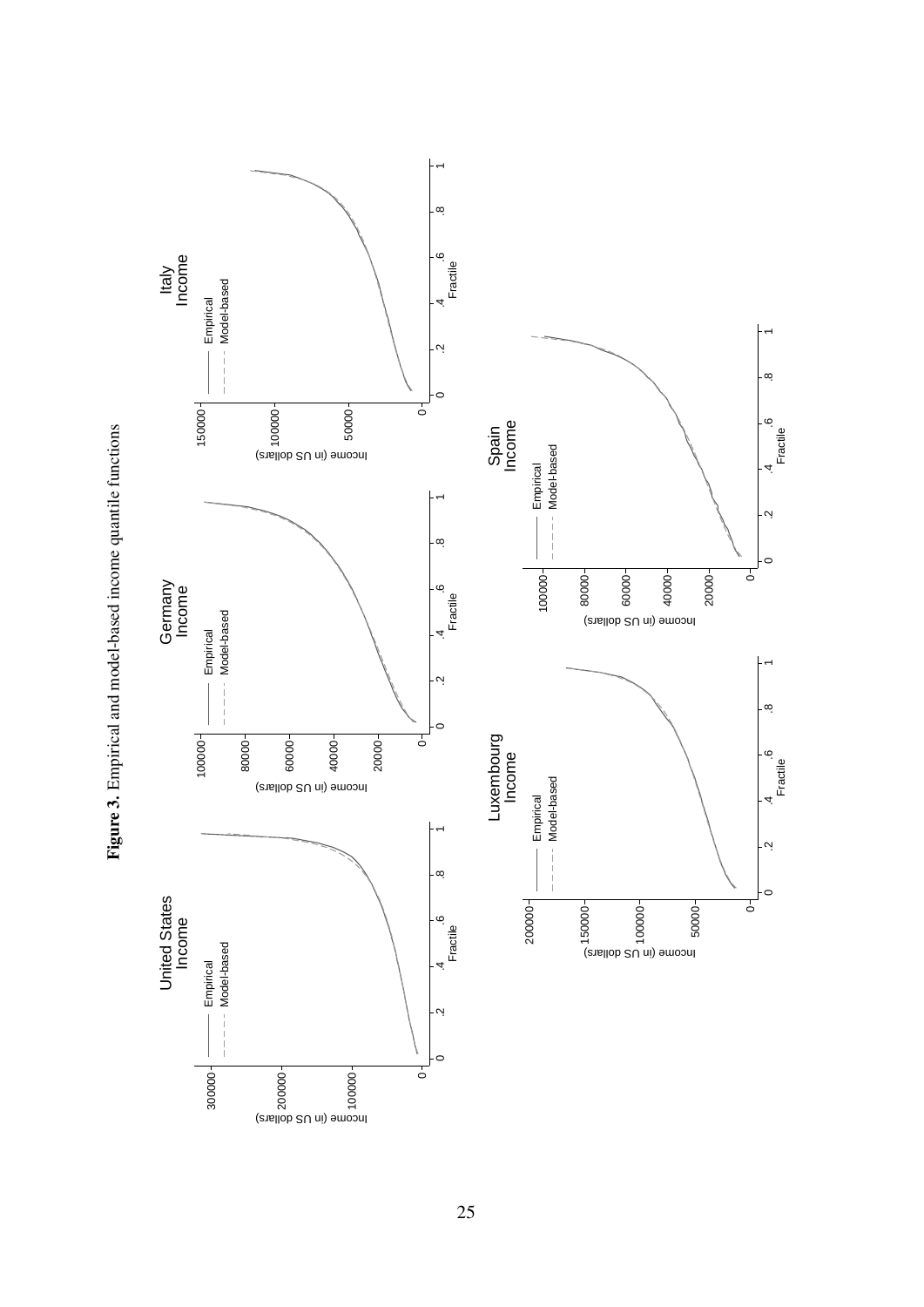<span id="page-28-0"></span>

Figure 4. Empirical and model-based income quantile functions Figure 4. Empirical and model-based income quantile functions